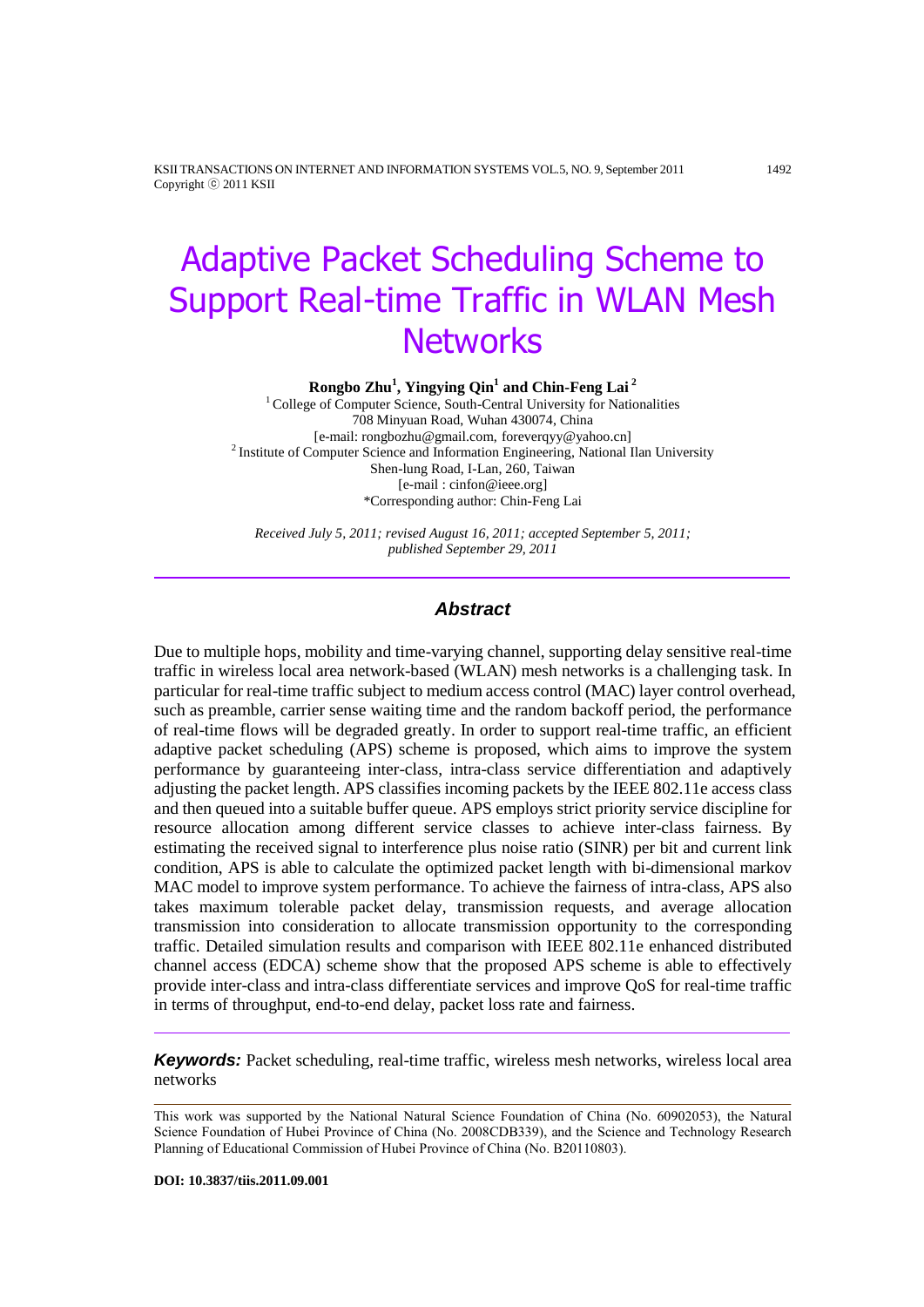# **1. Introduction**

**S**upporting delay sensitive real-time traffic service is a challenging task in wireless local area network-based (WLAN) mesh networking [1][2], due to multiple hops, mobility and time-varying channel. WLAN mesh network uses wireless multi-hop networking to provide a cost-efficient way for community or enterprise users to have broadband Internet access and share network resources. In a typical WLAN extended service set (ESS) mesh network [3], mesh access points (MAPs) are connected to each other via one or multiple hops, and each MAP is responsible for forwarding packets for the end users associated to it as well as exchanging packets with neighboring MAPs based on the destinations of the packets [4][5][6]. And IEEE 802.11 stations (STAs) that do not have mesh capabilities can connect to MAPs in order to send data over the mesh network. MAPs have limited mobility and some of them have wired Internet connections, which become Internet gateways.

The distributed nature of WLAN mesh networks presents many challenges when facing the increasing demand for multimedia applications [7][8][9][10]. Furthermore, recent research results [11][12][13] show that WLAN mesh networks perform poorly on heavy traffic and mobile case, in particular for real-time flows subject to multiple hops and medium access control (MAC) layer control overhead, such as preamble, carrier sense waiting time and the random backoff period. WLAN mesh networks scalability problems pose additional constraints so that ensuring the required quality of service (QoS) parameters appears a challenging task even for a small number of hops [14]. Efficient allocation and management of resources [15], such as packet scheduling and throughput maximization, is a crucial element and an attractive and efficient way for interconnecting MAPs to form an efficient multihop WLAN mesh network supporting QoS.

In order to improve performance of WLAN mesh networks, current research work on traffic and packet scheduling mainly focuses on fair scheduling or routing optimization when supporting non-real time traffic  $[16][17]$ . In order to improve the support of multiple simultaneous flows, a novel opportunistic routing protocol was proposed in [17], which combines randomized opportunistic forwarding with opportunistic packet scheduling. Zong et al. [18] analyzed the impact of selfish and non-cooperative behaviors on the performance of packet scheduling algorithms using a mixed strategy game theoretic model. However, such schemes only took fair scheduling or routing optimization into consideration, and did not consider the distributed nature and medium access control (MAC) layer control overhead, such as preamble, carrier sense waiting time and the random backoff period, which make the current WLAN mesh network systems are likely to show low bandwidth utilization and poor performance for real-time traffic in multihop, noise interference and mobile environment. Another problem is that most existed schemes focus on the centralized scheduling algorithms in IEEE 802.16 mesh networks [19]. To the best of our knowledge, there has been very limited work on real-time scheduling in WLAN mesh networks.

Although a number of packet scheduling schemes have been proposed to improve the performance of WMNs, supporting real-time traffic is still a very challenging task due to its complexity and ill-posed nature and all of these works do not comprehensively consider the inter-class and intra-class service differentiation. And most existing research work has focused on fair scheduling or routing optimization. The overhead of packet transmission is generally in the WLAN mesh networks. However, in many cases the overhead of packet transmission will greatly degrade the system throughput. Another problem is that existed work always assumes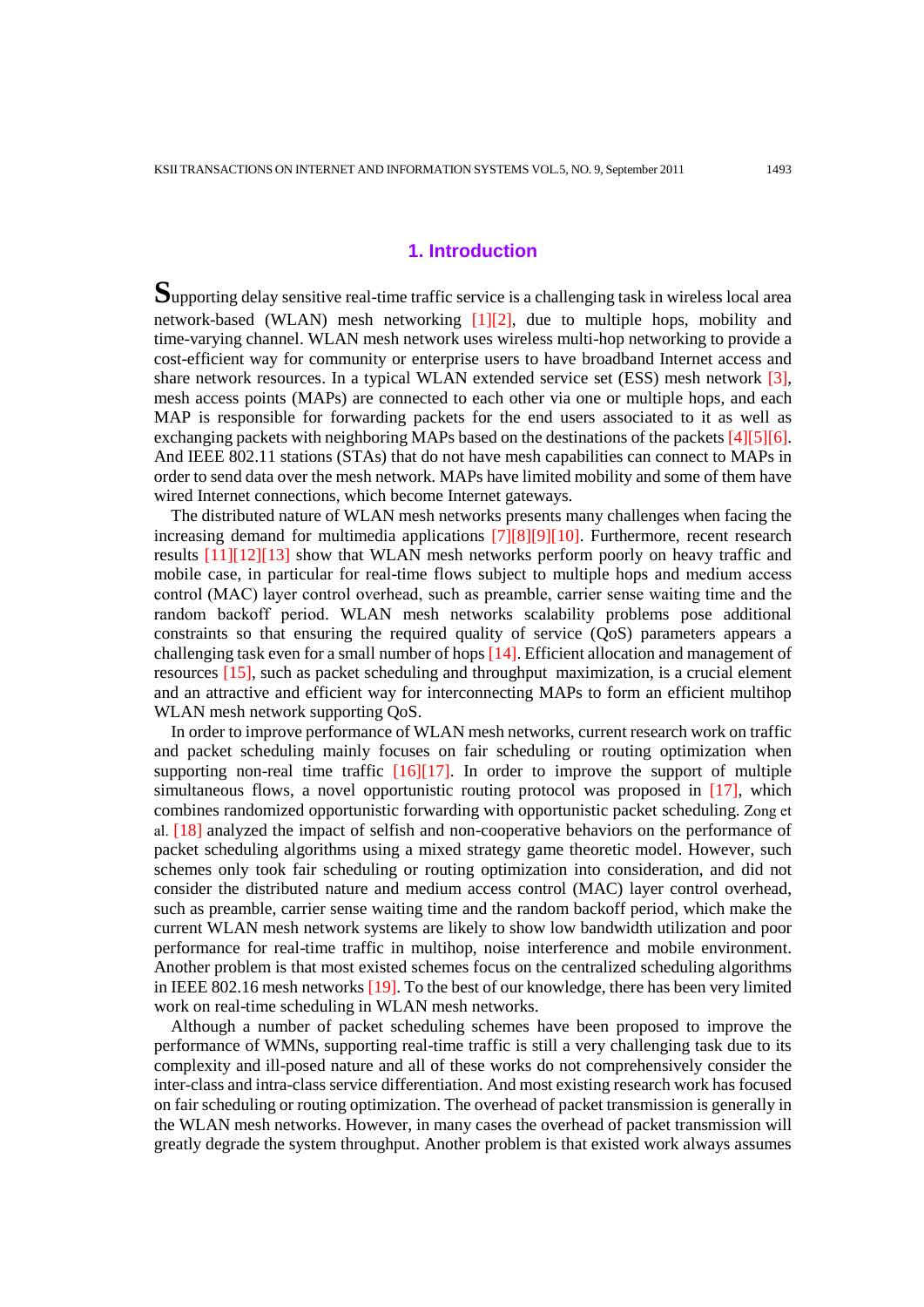that the packet length is fixed, or all traffic has the same packet length. However, in actual complex environment, due to the characteristics of traffic, different traffic always has different packet length, which greatly influences the performance of real-time traffic. Hence how to select appropriate packet length to satisfy the QoS requirements of real-time traffic through adaptive packet scheduling is an important task.

Motivated by the above reasons, in this paper, we concentrate on packet scheduling scheme to support real-time traffic in WLAN mesh networks. To provide QoS for real-time flows, an efficient adaptive packet scheduling (APS) scheme is proposed in WLAN mesh networks. Unlike existed schemes, the proposed APS in this paper aims to improve the system performance by guaranteeing service differentiation and adaptively adjusting the packet length to the current channel status, which takes both inter-class and intra-class into consideration. Moreover, APS does not deteriorate the network throughput with unnecessary control message exchanges which can cause severe throughput degradation over the wireless medium. The proposed APS classifies incoming packets by the IEEE 802.11e access class and then queued into a suitable buffer queue. APS employs strict priority service discipline for resource allocation among different service classes to achieve inter-class fairness. By estimating the received signal to interference plus noise ratio (SINR) per bit and current link condition, APS is able to calculate the optimized packet length with bi-dimensional markov MAC model to improve system performance. To achieve the fairness of intra-class, APS also takes maximum tolerable packet delay, transmission requests, and average allocation transmission into consideration to allocate transmission opportunity to the corresponding traffic.

The remainder of this paper is organized as follows. In Section 2, we discuss some related work. Section 3 describes the details of the proposed adaptive packet scheduling (APS) scheme. Section 4 presents and assesses the simulation results. Finally, Section 5 concludes the paper.

#### **2. Related Work**

The performance of WLAN mesh networks is degraded by the mobility, multi-hop, and interference and time varying property of the wireless channel. In fact, the IEEE 802.11n WLAN physical layers (PHYs) can provide multiple transmission rates up to 540 Mbps [20] by employing different modulation and channel coding schemes. However the MAC layer control overhead, such as the preamble, frame headers, carrier sense waiting time and the random backoff period, has great influence on the system throughput and QoS of real-time traffic. To address packet scheduling problem, there are two threads of research to improve the performance: MAC protocal analyzing and enhancement, packet scheduling and throughput maximization in multi-hop WLAN mesh networks.

On one hand, in order to enhance the QoS support in 802.11 WLANs, IEEE 802.11e [21] developed a new enhancement contention-based channel access mechanism called enhanced distributed channel access (EDCA) for service differentiation. And many literatures focus on modeling and analyzing the IEEE 802.11 carrier sense multiple access with collision avoidance (CSMA/CA) and EDCA protocol [22][23], which analyzed the throughput performance of IEEE 802.11 MAC protocol. Kong et al. [24] presented a three dimensional discrete time Markov chain model to describe IEEE 802.11e EDCA, which took into account the backoff timer, freeze and virtual collision policy. In our previous work  $[25]$ , an efficient bi-dimensional markov model was proposed to reveal the essence of EDCA scheme for the station is under unsaturation at most case, and a model-based admission control (MBAC)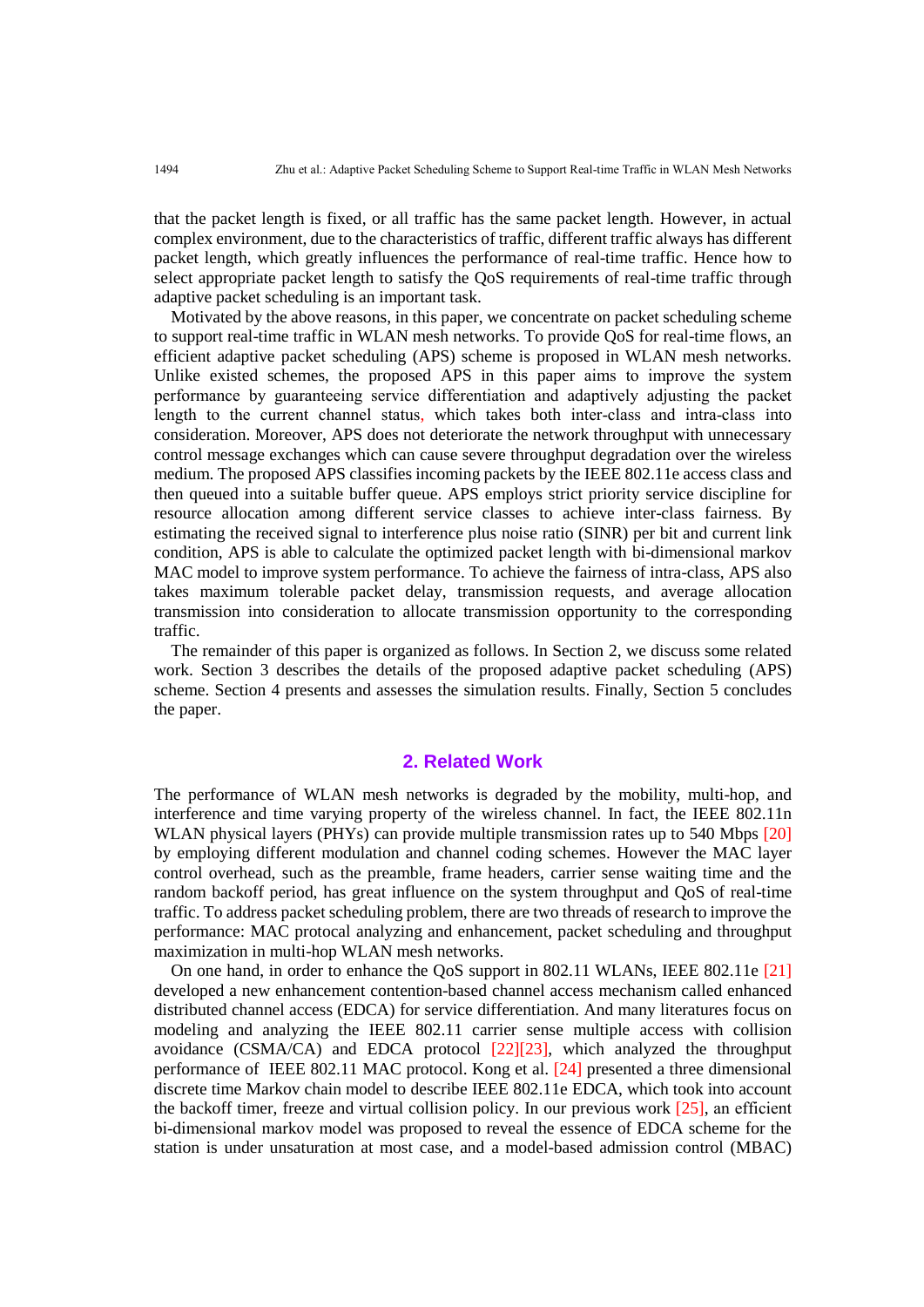scheme that performs real-timely at medium access control (MAC) layer was also proposed for the decision of accepting or rejecting requests for adding traffic streams to improve performance of WLANs. Focusing on the problem of improving QoS, an intelligent MAC model [26] for traffic scheduling located at the QoS-enhanced access point (QAP) is proposed. However, such schemes just concentrate on single hop WLAN, which can enhance the very limited performance of multihop WLAN mesh networks.

On the other hand, considering that stations in wireless mesh networks are in multi-hop and mobile environment and the characteristic of each link will change timely, it is effective to schedule traffic and packet appropriately which achieves the best transmission performance at each link. In [16], a novel traffic class differentiation scheme and a QoS-aware fair packet scheduling (QFPS) algorithm were proposed to fulfill the QoS provisioning in IEEE 802.16 wireless mesh networks. In order to maximize the system throughput in IEEE 802.16 broadband access networks with mesh topology, a linear chain network was considered and an optimal scheduling algorithm was proposed to stablish an analytical result on the length of the schedule for linear chain networks [27]. Focus on routing and packet scheduling problem in IEEE 802.16 mesh network, an efficient and interference-aware centralized routing tree algorithm was proposed in [28], which takes the number of interferences into consideration. A scheduling framework and a threshold mechanism for fair scheduling of elastic data flows were proposed in time division multiple access (TDMA) wireless mesh networks [29]. However, the schemes mentioned above are not suitable for CSMA/CA WLAN mesh networks. Zhang et al. [30] developed a fine-granularity transmission distortion model for the encoder to predict the quality degradation of decoded videos caused by lost video packets, and proposed a content-and-deadline-aware scheduling (CDAS) scheme for multi-session video streaming over multi-hop mesh networks. A cross layer weighted fair scheduling based on adaptive rate control (WFS-ARC) framework is proposed in [31]. And an opportunistic packet scheduling method and MAC scheme for controlling the throughput is proposed in [32]. However, the schemes in [31][32] just considered the case in one-hop WLANs. In recent work, a novel method of voice frame aggregation for wireless mesh networks was presented in [33], which automatically regulated the degree of aggregation by the congestion level on the wireless link. In  $[34]$ , a cross-layer scheme that improves the scalability of WMNs using aggregation of MAC layer frames, which coupled the routing metrics to the channel state to improve the network performance. In multihop WLAN mesh networks, shorter end-to-end delay is expected to be offered for the traffic flows with time-urgent requirements. However, the schemes [29][30] just considers the voice traffic or saturation throughput case. Considering that, in multihop WLAN mesh networks, high-rate links heavily suffer from performance degradation due to the presence of overhead.

Based on the above observations, for the approaches of MAC protocol analyzing and enhancement, such schemes only can improve performance of single hop WLAN mesh networks. For the approaches of packet scheduling and throughput maximization, most schemes require extra implementation effort and modifications to the current 802.11 standard, or suffer from performance degradation due to the presence of overhead. Furthermore, most schemes are simple heuristic methods and lack theoretical analysis, which do not consider how to adaptive optimize the packet scheduling corresponding to the quantity and the distribution of frame arrivals, the communication types and transmission categories.

## **3. Proposed Scheme**

# **3.1 System Description**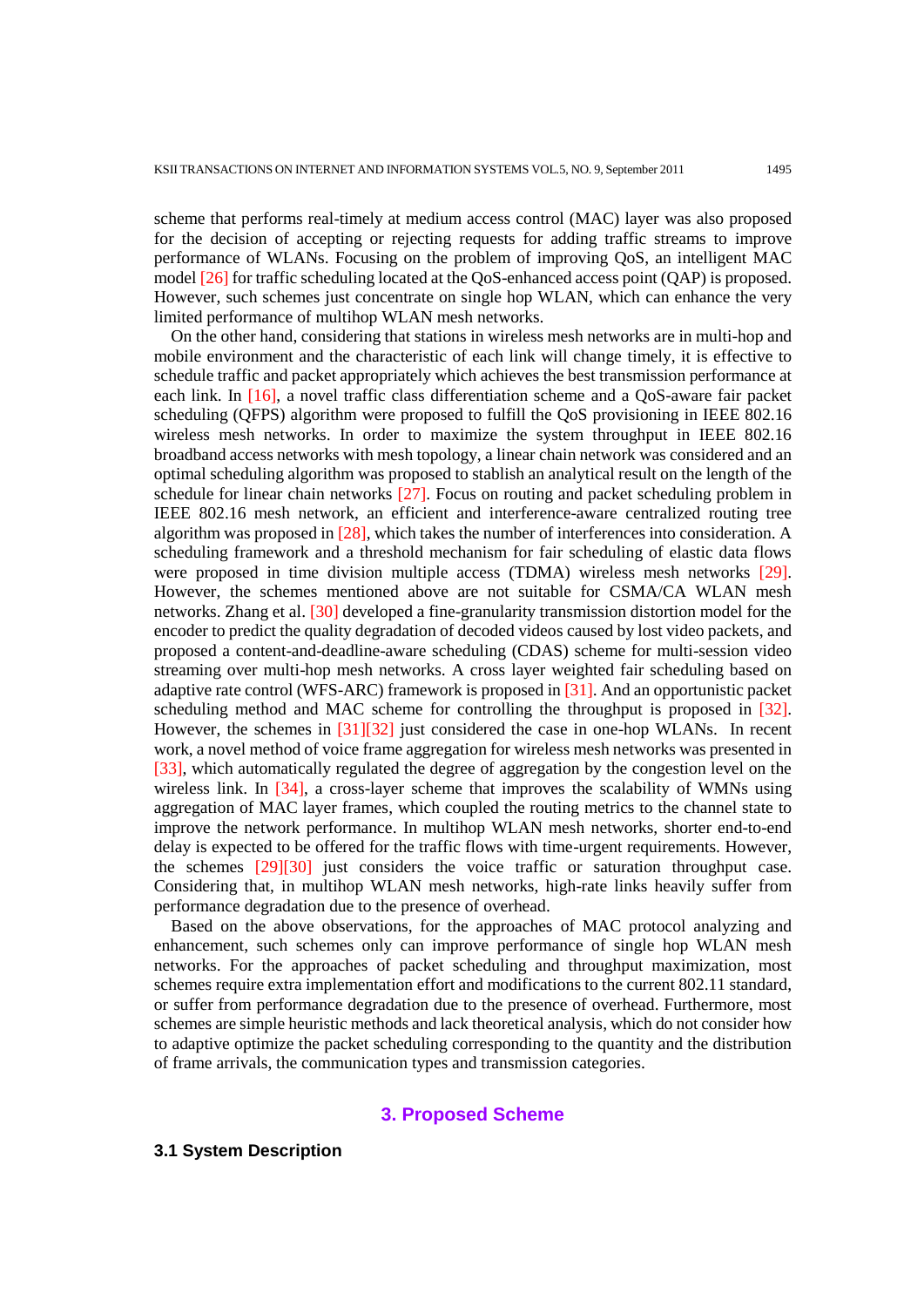The WLAN mesh network is assumed herein to be composed of many STAs and MAPs shown as in **Fig. 1**, where MAPs are interconnected through one or multiple hops. All of STAs and MAPs are equipped with backhaul interfaces which are used for backbone communication. Each MAP is equipped with client interfaces which are used for providing network access for STAs within their coverage area. Some MAPs are equipped with gateway functionality to enable connectivity to the wired Internet via wired link. All resources that the STAs access on the Internet can be accessed via any MAP with gateway functionality. Thus, the MAPs mainly relay mobile STAs traffic to and from the Internet through the gateway routers. Usually, the traffic in transit over the network demands differentiated QoS.

We assume that the network topology is relatively fixed, i.e. MAPs are relatively static and not removed from the network. STAs can move randomly in the network. Moreover, even though the quality perceived by STAs on different links may change over time, links are considered stable enough not to be torn down. Furthermore, we assume that there exist pre-computed routes for each STAs pair in the network, which can be achieved during the phase of network deployment by employing the node entry process prescribed in IEEE 802.11s mesh standard.



**Fig. 1**. An example of WLAN mesh network.

#### **3.2 Packet Length Optimization**

As mentioned above, the traffic in transit over the network demands differentiated QoS, and IEEE 802.11e introduces a new coordination function called the Hybrid Coordination Function (HCF). Within the HCF there are two access mechanisms: a non-contended polling channel access scheme HCF Controlled Channel Access (HCCA) and a prioritized contention scheme EDCA. Both EDCA and HCCA define Traffic Classes (TC). However, since HCCA support is not mandatory currently available APs do not support it. Hence, in this paper, we just consider the EDCA scheme in MAC layer. With EDCA, high priority traffic has a higher chance of being sent than low priority traffic: a STA with high priority traffic waits a little less before it sends its packet, on average, than a station with low priority traffic.

The architecture of the proposed adaptive packet scheduling scheme is sketched in **Fig. 2**. Incoming packets of network layer are classified by the EDCA classifier and then queued into a suitable Buffer queue, and the EDCA will provide traffic differentiation which pulls packets from buffers, according to the traffic class.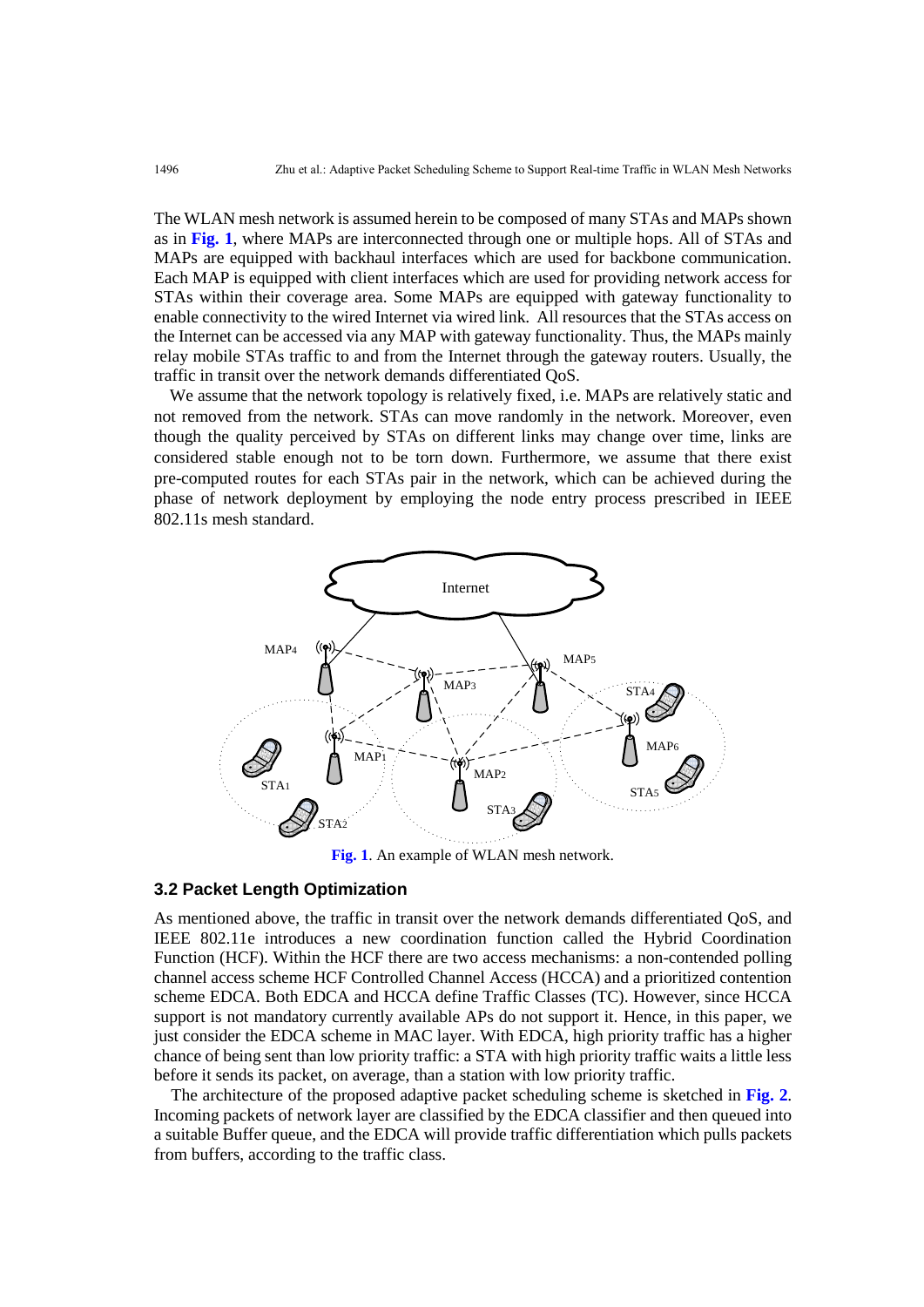

**Fig. 2**. The architecture of the proposed adaptive packet scheduling scheme.

Then the differentiated traffic will enter in the proposed adaptive packet scheduler for transmission scheduling. In order to decrease the back-off contention time and improve the utility of channel, the incoming MAC frames are first classified according to their destination address. And the proposed adaptive packet scheduling scheme will aggregate several MAC service data units (MSDUs) to form the data payload of a large MAC protocol data unit (MPDU) with the same destination, which will combine the PHY header and the MAC header together and decrease physical layer overhead. Then several MSDUS will form an aggregated MSDU (A-MSDU).

In order to aggregate multiple frames into a single burst at the MAC level efficiently, the proposed adaptive packet scheduling scheme can reduce encapsulation, back-off overhead and increase the system throughput. Meanwhile, the optimized length of aggregated frame should provide to ensure the fairness of different traffic. Following our previous work [25][26], the bi-dimensional markov model is employed to depict the EDCA differentiated service and calculate the optimized frame length accurately.

Assumption that there are  $N$  priorities class in the system, and let  $n_i$  denote the number of active queues in the priority *i* class. In steady state, each remaining station in the priority *i* class transmits a packet with probability  $\tau_i$ , For transmission occurs either when the backoff time counter is zero, independent of the backoff state, or if the station, after some idle period in idle state, conducts a first transmission from first transmission state. So we have:

$$
\tau_{i} = \sum_{j=0}^{m_{i}+r} b_{i,j,0} + P_{Fi} = \frac{1 - [(1 - P_{RTS}P_{CTS}P_{MPDU}P_{ACK})p_{i}]^{m_{i}+r+1}}{1 - p_{i}(1 - P_{RTS}P_{CTS}P_{MPDU}P_{ACK})} b_{i,0,0} + P_{Fi}, i \in [0, N-1]
$$
(1)

where  $P_{RTS}$ ,  $P_{CTS}$ ,  $P_{ACK}$  and  $P_{MPDU}$  denote the probability that the request to send (RTS), clear to send (CTS), acknowledge (ACK) control frames and a MPDU frame be transmitted with success. The probabilities  $\tau_i$  are functions of  $p_i$ ,  $q$ ,  $P_{Ft}$ ,  $P\{B|I\}$ ,  $P\{I|-1\}$ ,  $P_I$ ,  $m_i$ ,  $P_{ns}$ ,  $P_{cs}$ ,  $P_{ack}$  and  $P_{mpdu}$ , where the probability  $p_i$  ( $i \in [0, N-1]$ ), a transmission from a station in the priority *i* class collides in any time slot, *q* is the probability that the station enters in backoff with exactly one packet to transmit and no new packets arrive until current packet is transmitted successfully,  $P\{F | I\}$  is the probability that the channel is sensed idle after receiving a packet from the 'Idle' state,  $P\{B | I\}$  is the probability that the channel is sensed busy after receiving a packet from the idle state and  $P\{I | -1\}$  is the probability that station enters in "Idle" state from the post-backoff state.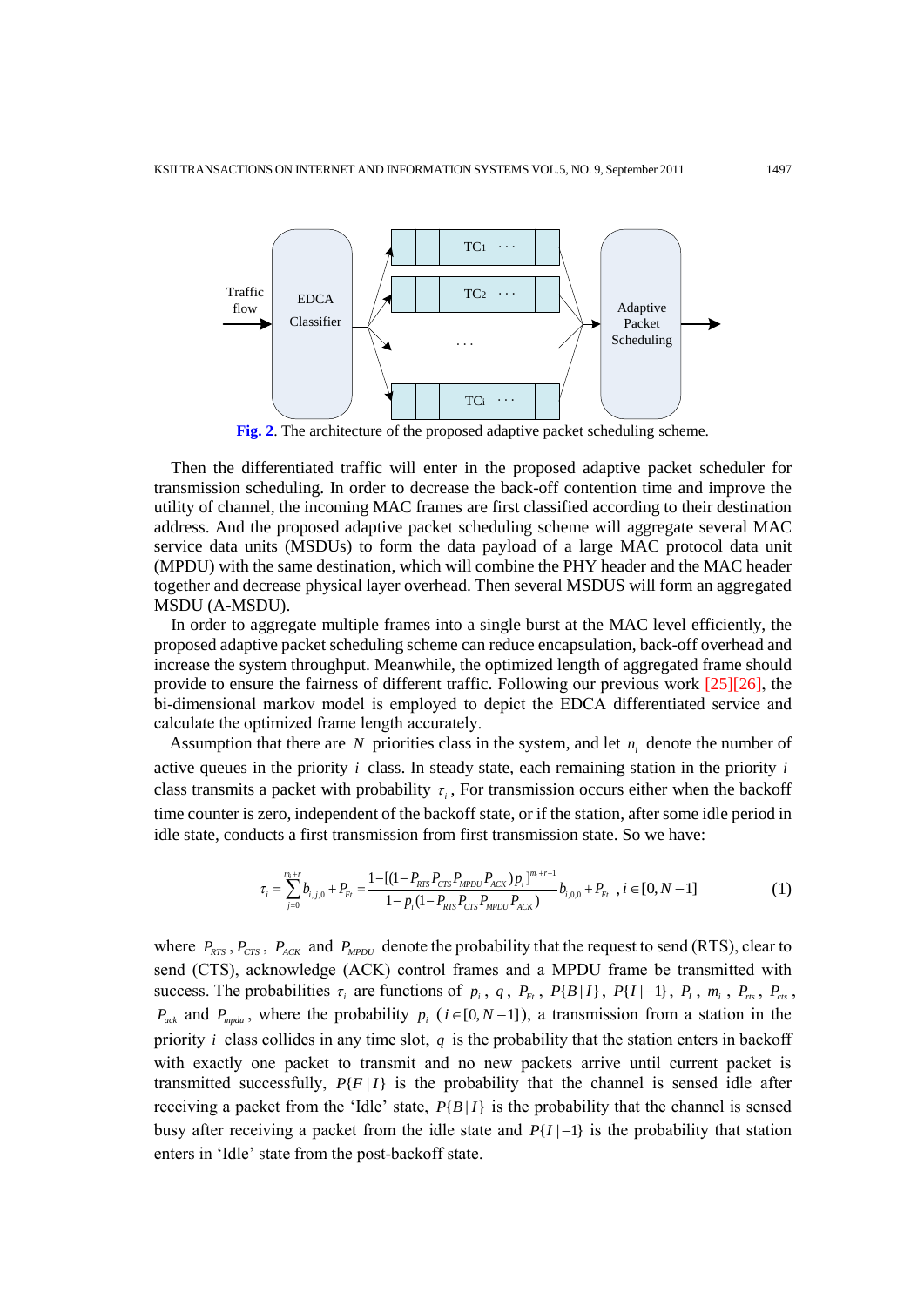A collision occurs when at least one other station, which can be from any priority class, transmits. Hence, we have the probability  $p_i$  ( $i \in [0, N-1]$ ), a transmission from a station in the priority *i* class collides in any time slot:

$$
p_i = 1 - (1 - \tau_i)^{n_i - 1} \prod_{j=0, j \neq i}^{N-1} (1 - \tau_j)^{n_j}, \ i \in [0, N - 1]
$$
 (2)

and the probability  $p_b$  that the channel is busy:

$$
p_b = 1 - \prod_{j=0}^{N-1} (1 - \tau_j)^{n_j}, \quad i \in [0, N-1]
$$
 (3)

The set of equations (1), (2) and (3) represent a nonlinear system of equations with 2*N* unknowns  $\tau_i$  and  $p_i$ . Assuming knowledge of  $P_{Ft}$ ,  $P\{B|I\}$ ,  $P\{I|-1\}$  and  $P_I$ , it can be proved that they have a unique solution and can be solved by using numerical techniques.

The probability that station enters in 'Idle' state from post-backoff state:

$$
P\{I \mid -1\} = e^{-\lambda (W_{i,0} + 1)\bar{\varepsilon}/2} \tag{4}
$$

where  $\varepsilon$  is the average time between successive counter decrements:

$$
\overline{\varepsilon} = (1 - p_b)\sigma + p_b p_i (T_{s,i} + \sigma) + p_b [1 - p_i (T_{c,i} + \sigma)]
$$
\n(5)

where  $T_{s,i}$  is the average length of successful slots,  $T_{c,i}$  is the average length of failed slots and  $\sigma$  is one system slot time.

The probability  $q$ , as an approximation, we assume that the probability of entering in backoff with one packet is one. Then we can get:

$$
q = e^{-\lambda E(bk)}\tag{6}
$$

where  $E(bk)$  is the expected value of the time that the packet spends in backoff before successfully transmitting the packet.

$$
E(bk) = \frac{\overline{\varepsilon}(\sum_{j=0}^{m_i+r} W_{i,j}[p_i(1-P_{RTS}P_{CTS}P_{MPDU}P_{ACK})]^j)}{2} + \frac{2T_{C,i}p_i - \overline{\varepsilon}}{2(1-p_i)}(1-p_i^{m_i+r+1})
$$
(7)

The probabilities  $P\{B | I\}$ ,  $P\{F | I\}$ ,  $P<sub>I</sub>$  and  $P<sub>F<sub>I</sub></sub>$  can be calculated as follows:

$$
P{B|I} = p_b p_i (1 - e^{-\lambda T_{s,i}}) + p_b (1 - p_i) (1 - e^{-\lambda T_{c,i}})
$$
\n(8)

$$
P\{F \mid I\} = (1 - p_b)(1 - e^{-\lambda \sigma})\tag{9}
$$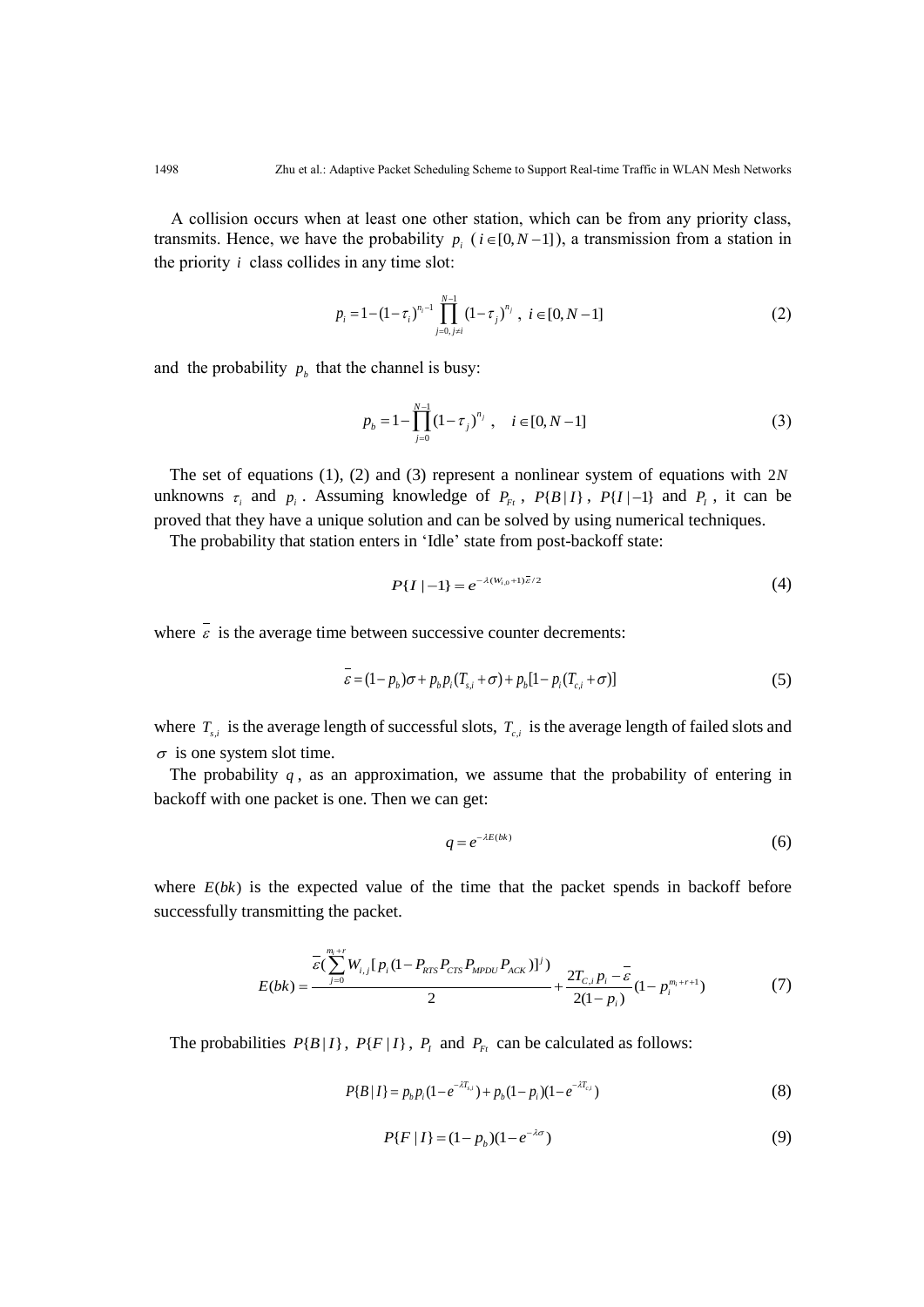$$
P_{I} = \frac{qP\{I \mid -1\}[(1-p_{i})P_{RTS}P_{CTS}P_{MPDU}P_{ACK}P_{F} + (1-p_{i})(1-P_{RTS}P_{CTS}P_{MPDU}P_{ACK})\sum_{j=0}^{m_{i}-1+r}b_{i,j,0} + b_{m_{i}+r}]}{P\{F \mid I\} + P\{B \mid I\}}
$$
(10)

$$
P_{Ft} = P_t \cdot P\{F \mid I\} \tag{11}
$$

The RTS and CTS control frames must be transmitted at one of the rates of the basic service set (BSS) {6 Mbps, 12 Mbps, 24 Mbps} so that they can be decoded by all the stations in the same network. The positive acknowledgment (ACK) control frame must be transmitted using the basic rate that is less than or equal to the rate of the data frame it is acknowledging. In oder to calculate the propbalities  $P_{RTS}$ ,  $P_{RTS}$ ,  $P_{ACK}$  and  $P_{MPDU}$  that is related to the phsycal layer (PHY) modulation, in the following analyze, we just consider the IEEE 802.11a PHY for convenience. Actually, the similar way can be used to analyze other PHY without much difficulty. In IEEE 802.11a PHY, eight different data transmission rates are supported by using M-ary quadrature amplitude modulation (QAM). In order to reduce the error probability, convolutional coding and data interleaving techniques are used for forward error correction (FEC). There are three different code rates used in the standard.

The symbol error probability  $P(\gamma)$  with signal to noise ratio (SNR)  $\gamma$  for M-ary QAM is  $(M = 4, 16, 64)$ :

$$
P(\gamma) = 1 - \{1 - [2 \cdot (1 - \frac{1}{\sqrt{M}}) \cdot Q(\sqrt{\frac{3}{M - 1}} \cdot \gamma)]\}^{2}
$$
 (12)

With Gary coding, we can get the bit error ratio (BER)  $P_e$  for M-ary QAM:

$$
P_e = P(\gamma) \cdot \frac{1}{\log_2 M} \tag{13}
$$

Quadrature phase shift keying (QPSK) and 4-ary QAM are identical, and the BER for binary phase shift keying (BPSK) modulation is:

$$
P_e = Q(\sqrt{2 \cdot \gamma}) \tag{14}
$$

where the Q-function is the tail of the Gaussian distribution.

Let  $P_R$  be the BER for IEEE 802.11a with transmission rate  $R$ , With FEC, under the assumption of binary convolutional coding and hard-decision Viterbi decoding with independent errors at the channel input the union bound for  $P_R$  is:

$$
P_{R} < \sum_{k=d_{free}}^{\infty} c_{k} P_{k}(\gamma) \tag{15}
$$

where  $d_{free}$  is the free distance of the convolutional code,  $c_k$  is the total number of error events with  $k$  bit errors, and  $P_k$  is the probability that an incorrect path at distance  $k$  from the correct path being chosen by the Viterbi decoder.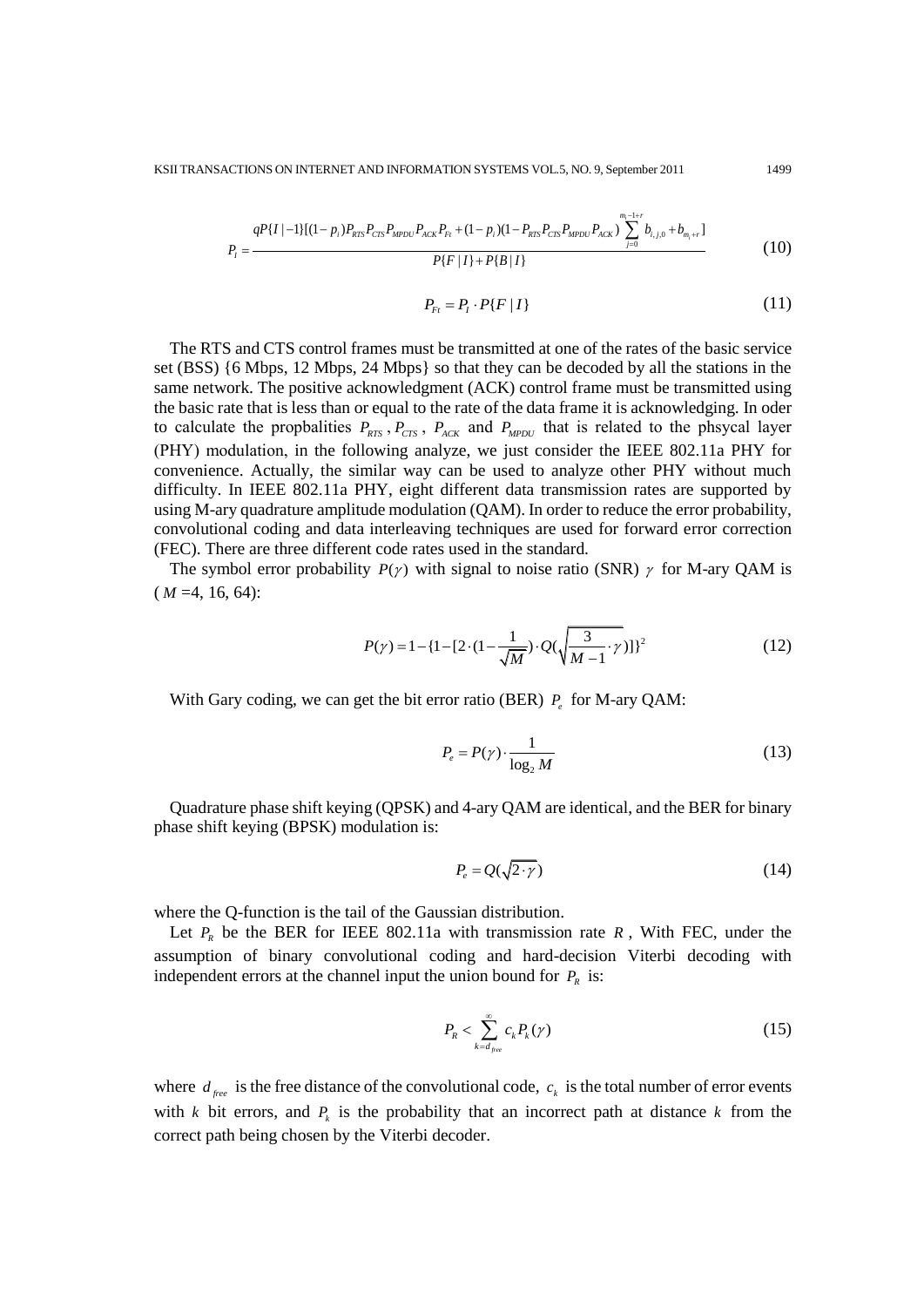$$
P_{k}(\gamma) = \begin{cases} \frac{1}{2} {k \choose i} (P_{e})^{k/2} (1 - P_{e})^{k/2} + \sum_{i=1+k/2}^{k} {k \choose i} (P_{e})^{i} (1 - P_{e})^{k-i}, & \text{is even} \\ \sum_{i=(1+k)/2}^{k} {k \choose i} (P_{e})^{i} (1 - P_{e})^{k-i}, & \text{is odd} \end{cases}
$$
(16)

The RTS and CTS control frames must be transmitted at one of the rates of the basic service set (BSS) {6 Mbps, 12 Mbps, 24 Mbps} so that they can be decoded by all the stations in the same network. The positive acknowledgment (ACK) control frame must be transmitted using the BSS basic rate that is less than or equal to the rate of the data frame it is acknowledging.

Assuming that the errors inside of the hard decision Viterbi decoder are interdependent, then Pursley and Taipale have shown that the upper bound for a successful transmission of a frame with l octets is given by:

$$
P(l, \gamma) < [1 - P_e(\gamma)]^{8l} \tag{17}
$$

For a block-fading channel, we can get:

$$
P(l,\gamma) = \int_{\gamma_{\rm inf}}^{\infty} \left[1 - P_e(\gamma)\right]^{8l} p(\gamma) d\gamma \tag{18}
$$

where  $P_e(\gamma)$  is a function that depends on  $\gamma$  and the PHY mode. The lower limit of the definite integral is chosen so that

$$
[1 - P_e(\gamma)]^{8} \le 1, \qquad \gamma \ge \gamma_{\text{inf}} \tag{19}
$$

Considering a Rayleigh fading channel, the probability distribution function (pdf) of the signal to interference plus noise ratio (SINR) per bit at the Viterbi decoder input is of gamma kind. Then we can get:

$$
p(\gamma) = \frac{1}{\Gamma(L)} \left(\frac{1}{\gamma}\right)^{L} (\gamma)^{L-1} \exp\left(-\frac{\gamma}{\gamma}\right), \qquad \gamma > 0
$$
 (20)

where  $\gamma$  is the average SINR per bit at the Viterbi decoder input and  $L$  is the number of receiver diversity branches.

Then we can get  $P_{RTS}(m)$ ,  $P_{CTS}(m)$ ,  $P_{MPDU}(m)$  and  $P_{ACK}(m)$  at different PHY mode. In the following, we just give the equations with 6Mbps binary phase shift keying (BPSK). Actually, the similar way can be used to calculate the probabilities at other PHY mode easily.

$$
P_{RTS} = P(L_{RTS}, \gamma) = P(25.75, \gamma)
$$
\n(21)

$$
P_{\rm crs} = \frac{P(L_{\rm RTS} + L_{\rm CTS}, \gamma)}{P_{\rm RTS}} = \frac{P(45.5, \gamma)}{P(25.75, \gamma)}
$$
(22)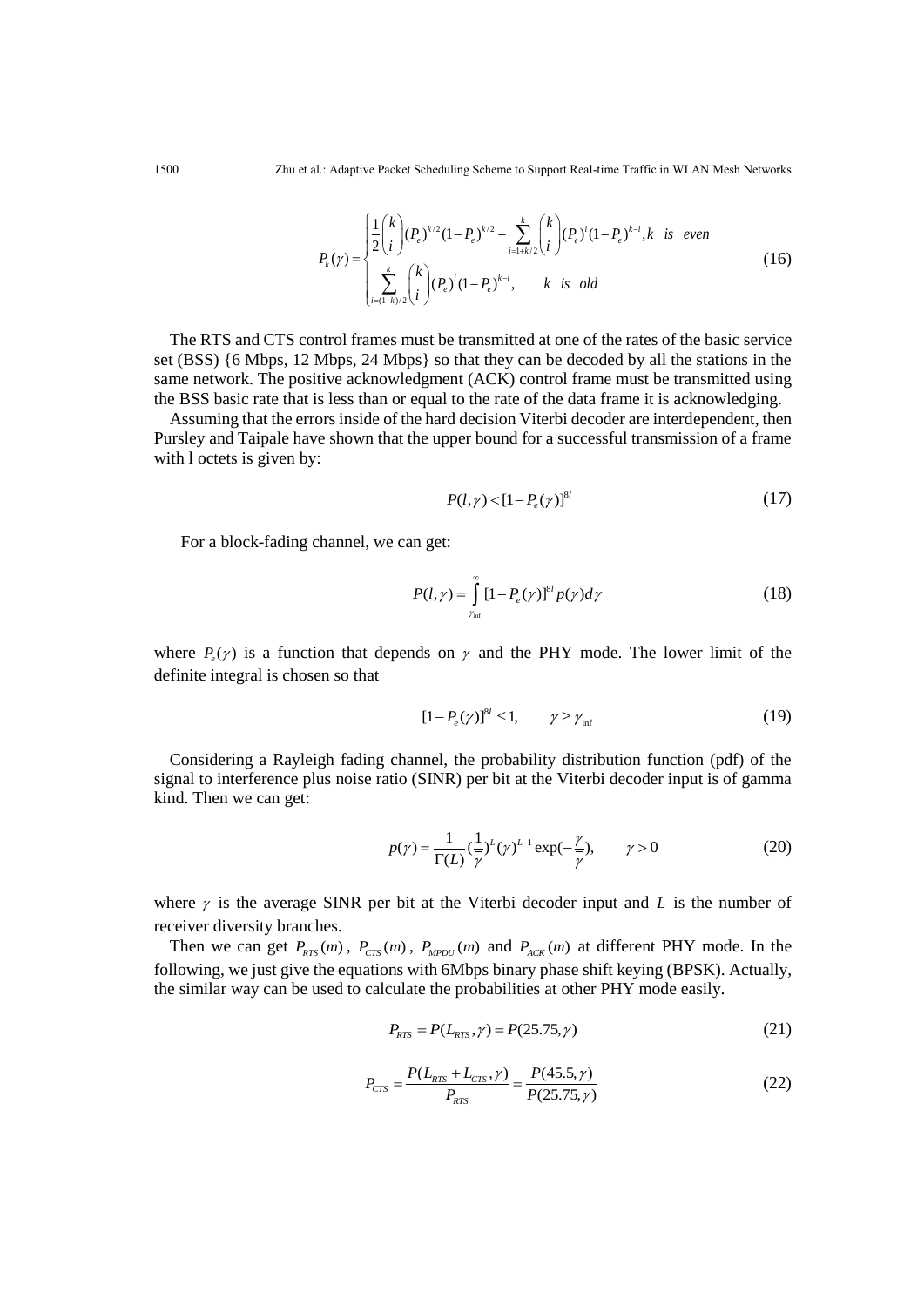$$
P_{MPDU} = \frac{P(L_{RTS} + L_{CTS} + L_{MPDU}, \gamma)}{P_{CTS}P_{RTS}} = \frac{P(45.5 + L_{MPDU}, \gamma)}{P(45.5, \gamma)P(25.75, \gamma)}
$$
(23)

$$
P_{\text{crs}}P_{\text{RTS}} + L_{\text{crs}} + L_{\text{MPDU}} + L_{\text{ACK}}, \gamma) = \frac{P(45.5 + L_{\text{MPDU}} + L_{\text{ACK}}, \gamma)}{P_{\text{crs}}P_{\text{RTS}}P_{\text{MPDU}}} = \frac{P(45.5 + L_{\text{MPDU}} + L_{\text{ACK}}, \gamma)}{P(45.5, \gamma)P(25.75, \gamma)P(45.5 + L_{\text{MPDU}}, \gamma)}
$$
(24)

Then we can get the normalized throughput  $S_i$  ( $i \in [0, N-1]$ ) for the priority  $i$  class. Let  $P_{tr}(i)$  ( $i \in [0, N-1]$ ) be the probability that there is exactly one transmission from the tagged station in the service *i* class in the considered slot time. Let  $p_{s,i}$  ( $i \in [0, N-1]$ ) denote the probability that a successful transmission occurs in a slot time for the priority *i* class. We have:

$$
P_{ir}(i) = \tau_i (1 - \tau_i)^{n_i - 1} \prod_{j=0, j \neq i}^{N-1} (1 - \tau_j)^{n_j}
$$
 (25)

$$
p_{s,i} = n_i P_{tr}(i) \tag{26}
$$

$$
S_i = \frac{p_{s,i}E(L_i)}{(1 - p_b)\sigma + p_{s,i}T_{s,i} + (p_b - p_{s,i})T_{c,i}}
$$
(27)

where  $L_i$  denotes payload size of priority *i* class.

For the system, we can get the total normalized throughput *S* :

$$
S = \sum_{i=0}^{N-1} S_i = f(\gamma, L_i, N)
$$
\n(28)

the total throughput *S* depends on the channel status and transmission rate, and *S* can be expressed as a function of the SINR  $\gamma$  per bit, MPDU packet length  $L_i$  and active flows number of each priority class.

It's clear that the objective is to achieve maximum throughput with the constraints mentioned above, as:

$$
\max S = \max_{L_i} \sum_{i=0}^{N-1} S_i \tag{29}
$$

If given active flows number of each priority class and SINR  $\gamma$  per bit, we can get the optimized MPDU packet length *Li* to the maximum total throughput at each PHY mode. In fact, the knowledge of each priority class and SINR  $\gamma$  per bit is known to each STA and active flows number of each priority class is known to MAP. Hence, we can improve the system performance by guaranteeing inter-class, intra-class service differentiation and adaptively adjusting the packet length.

Considering that in IEEE 802.11e the data frame has a 2 octets new field named QoS control field as shown in **Fig. 3**, which is used in uplink to indicate station's traffic category (0-7 bit)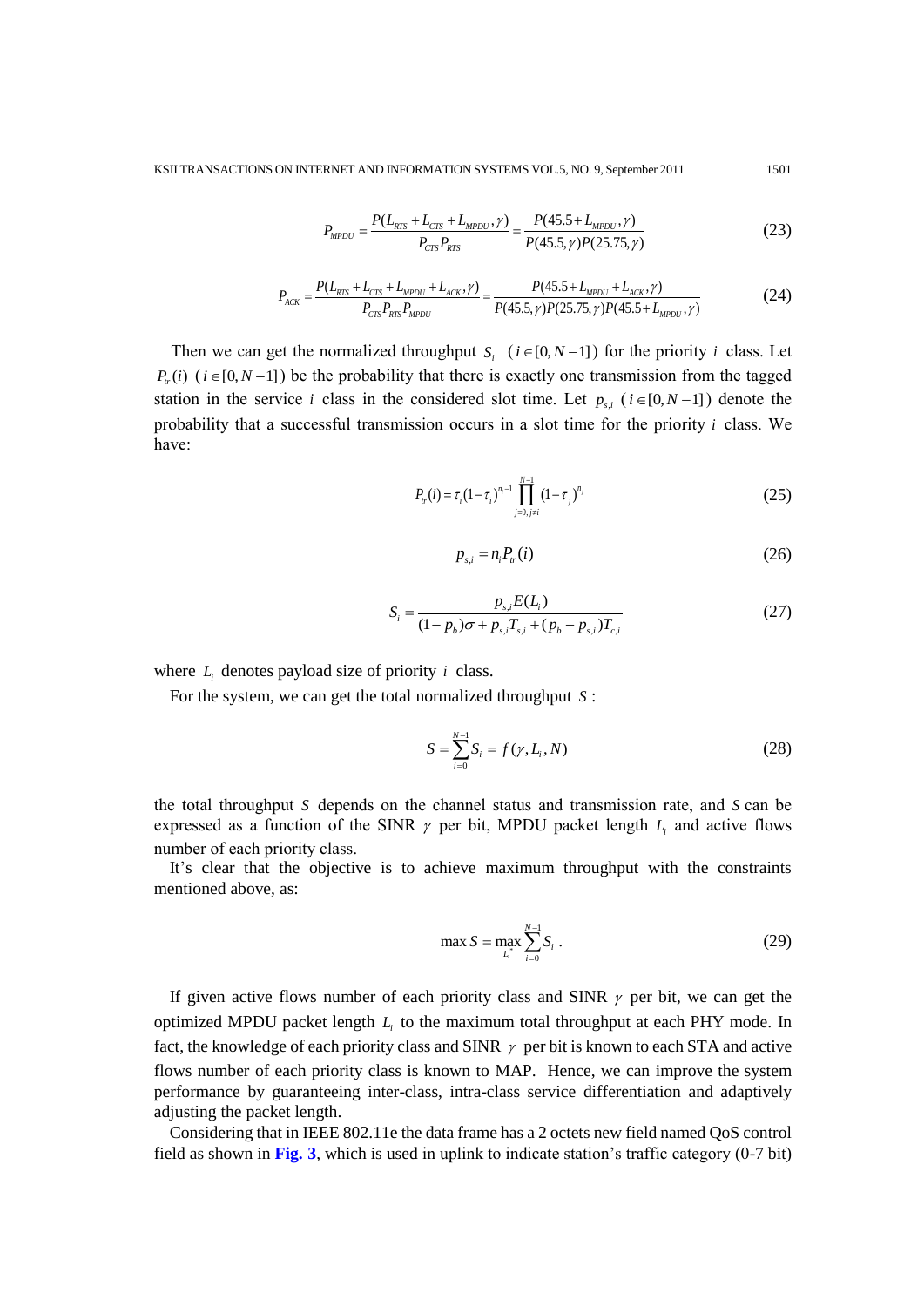or traffic streams (8-15 bit), the knowledge of active flows number of each priority class can be transmitted by MAP in this field to every STA in downlink.

| Octets: 2                              |                  |                 |         |           |           |                     |           | ∼              | $0 - 2312$    |     |
|----------------------------------------|------------------|-----------------|---------|-----------|-----------|---------------------|-----------|----------------|---------------|-----|
|                                        | Frame<br>Control | Duration/<br>ID | Address | Address 2 | Address 3 | Sequence<br>Control | Address 4 | OoS<br>Control | Frame<br>Body | FCS |
| Fig. 3. IEEE 802.11e MAC frame format. |                  |                 |         |           |           |                     |           |                |               |     |

In the proposed adaptive packet scheduling scheme is very simple, and the transmitter estimates the received SINR per bit  $\gamma$  by using the CTS frame. After receiving the active flows number  $n_i$  of each priority class  $i$ , the system will calculate the optimized packet length  $L_i^*$  with expression (29) to improve throughput. Then multiple frames will be aggregated into a single burst frame to be transmitted.

#### **3.3 Adaptive Packet Scheduling**

Packet scheduling is of big significance for the schedules in the sense that it should balance the load of multiple traffic flows in order to fulfill the objective of fairness. The proposed adaptive packet scheme guarantees a uniform QoS level in terms of maximum tolerable packet delay *D*max,*<sup>i</sup>* , inter-class and intra-class fairness scheduling for different priority real-time traffic to exercise a discipline to satisfy the diverse QoS requirements.

In the proposed adaptive packet scheme, when there is a flow with packet delay close to  $D_{\text{max},i}$ , the flow is considered to have the higher priority to send packet. Each STA has a virtual time parameter that is equal to the start time tag of the serving packet. The virtual time tag that used by the scheduler to make packet selection decision. Each packet is assigned a start tag  $S_i^k$ as the finish tag  $F_i^{k-1}$  of last incoming packet if the corresponding flow has queued packets. The value is equal to the summation of start tag and the result of packet length divided by the flow weight. Then we can get start tag  $S_i^k$  and finish tag  $F_i^k$  as:

$$
S_i^k = F_i^{k-1} \tag{30}
$$

$$
F_i^k = S_i^k + L_i^k / w_i \tag{31}
$$

where  $w_i$  is the weight of each flow  $i$ . We use some MAC management messages specified in IEEE 802.11e to transmit the required information. Each STA first transmits a request message to the MAP before transmitting a traffic class, which contains the traffic class information of the stream and the MAC address of this STA. The MAP collects information of load conditions from each STA to estimate the radio performance. Consider the case where a WLAN mesh network is operated in infrastructure mode and each subscriber makes a contract with a wireless internet service provider to establish a service profile. The weight *wi* represents the relative fair share of each traffic flow. For example, a station which has the weight of two has the right to occupy a channel twice as long as the station which has the weight of one for a given time interval. Let us define the weight and fair index of the *i* th flow as  $w_i$  and  $f_i$ , respectively. In order to provide weighted fair sharing among traffic flow,  $f_i$ should be in proportion to  $w_i$ :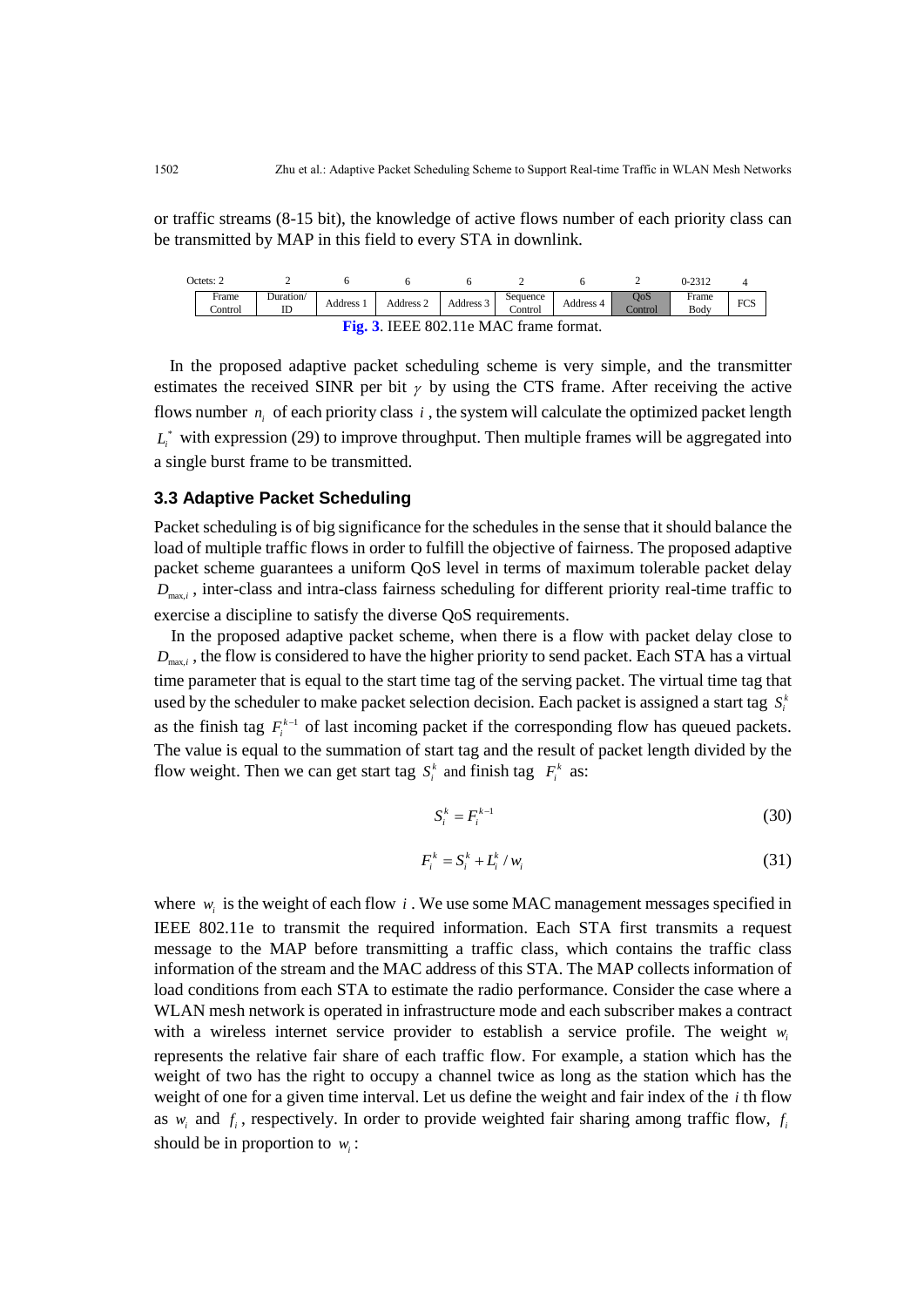$$
f_i = \frac{w_i}{\sum_j w_j} \tag{32}
$$

to minimize the bias of fair index, a smooth factor  $\alpha$  are introduced to smoothen the values. At the  $n$ <sup>th</sup> transmission interval, the fair index is updated as:

$$
f_i'(n) = (1 - \alpha) f_i(n) + \alpha f_i(n-1).
$$
 (33)

In most scenarios, some traffic flows demand pre-emption on current wireless resources against others. Therefore, a priority discipline that specifies the order in which the services will be granted to each traffic class. Meanwhile, the QoS provided for the currently existing real-time flows are not affected. We employ strict priority service discipline for resource allocation among different service classes to achieve inter-class fairness. The scheduler serves the traffic from the queue at priority level  $K$  only if there are no packets in the queues of higher priority levels. Under this policy, the sessions of higher priority class are guaranteed to have lower queuing delays at the current STA. In particular, our scheme consists of a priority-based scheduler for inter-class scheduling based on their priority levels and a session fairness-based scheduler for each incoming flow. Packet arrivals are sent to different queues according to their priority and destination node. The queues are grouped based on their priority levels. We employ strict priority service discipline for allocating bandwidth among service class flows, which means for that four priority classes, the scheduler serves the messages from the queue at priority level only if there are no packets in the queues of any other priority levels. Note that such a discipline is not influenced by the unfinished round result from the last schedule, i.e. the flows with higher priority level are pre-emptive. Therefore, the higher priority traffic flows always get scheduled first even if some lower priority traffic flows are still left unassigned by the last scheduling period. The flows of higher priority are therefore guaranteed to have lower queuing delays at the current node. An end-to-end QoS guarantee, consequently, can be provisioned since every mesh node assumes the same strategy distributive yet collaboratively.

Let  $\theta_i$  be the proportion of the transmission request  $R_{n,i}$  from traffic flow *i* to that from all traffic flows, namely:

$$
\theta_i = R_{n,i} / \sum_j R_{n,j} \tag{34}
$$

within the traffic flow group of the same class, the basic idea of the proposed scheduler is that each node assigns transmission opportunities to traffic flows is proportional to the amount that each flow requests with the consideration of the constraint maximum tolerable packet delay  $D_{\text{max},i}$ . We allocate transmission fairly according to the fairness model as:

$$
f_{s1}^{\prime\prime}(n)\theta_{s1}^{\frac{A}{d\neq s1}}\frac{\sum_{d\neq s1}Q_{s1d}^k}{R_{n,s1}} = f_{s2}^{\prime\prime}(n)\theta_{s2}^{\frac{A\neq s2}{d\neq s2}}\frac{\sum_{d\neq s2}Q_{s2d}^k}{R_{n,s2}}
$$
(35)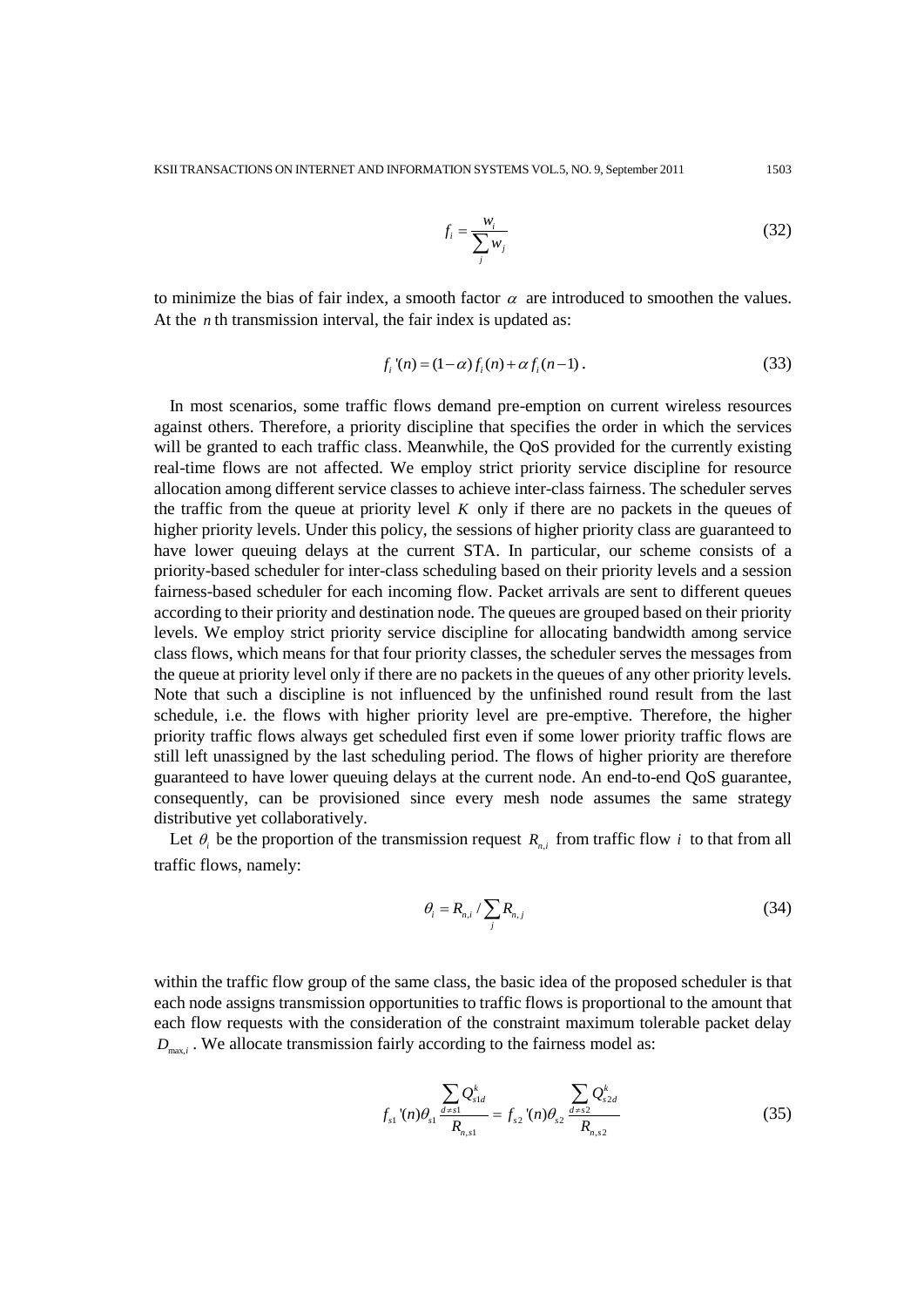where  $R_{n,s1}$  and  $R_{n,s2}$  are transmission requests of traffic flows  $s_1$  and  $s_2$ ,  $Q_{s1d}^k$  and  $Q_{s2d}^k$  are the average allocation transmission opportunities to satisfy the requests in the packet queue.

The proposed adaptive packet scheduling scheme works as follows:

- 1) When new application flows arrive in MAC layer, they will be categorized into four traffic classes with eight priorities immediately and subsumed in four scheduling services accordingly by the EDCA classifier. These packets are fed into queues according to its priority, waiting to be scheduled. The traffic flow of priority *i* transmits a REQUEST message by QoS control field to the MAP, which contains requirement  $D_{\max,i}$ .
- 2) The scheduler estimates the received SINR per bit  $\gamma$  by using the CTS frame, and after receiving the active flows number  $n_i$  of each priority class  $i$ , it will calculate the throughput  $S_i$  and the optimized packet length  $L_i^*$  with expression (29) to improve throughput. The scheduler will calculate  $\theta_i$  by (34), fair index  $f_i(n)$  with (32) and (33) of the *i* th traffic flow in the *n* th transmission interval.
- 3) The scheduler calculates fairness index with expression (35), and allocates transmission opportunity to the corresponding traffic flow *i* satisfy the requests in the packet queue.
- 4) For the selected traffic flow *i* , the proposed adaptive packet scheduling scheme will aggregate several MSDUs to form an A-MSDU with the optimized packet length  $L_i^*$ . Then the packet scheduler selects the A-MSDU to be transmitted, tagging them in the mesh header and packing the packet as the payload. Packet scheduler subsequently attempts to find an appropriate transmission opportunity and pass the MSDUs to the physical layer.

In the WLAN mesh backbone, the medium is shared by all the wireless STAs in a neighborhood. All the traffic within the conflict domain should be carefully considered to avoid the collision. As a result, each traffic class in one MAP will not only experience intra-MAP but also inter-MAP competition. In the proposed scheduling scheme, we take advantage of the distributed mesh scheduling scheme to achieve our objective, in which coordinated distributed scheduling mechanism runs election algorithm in each node to coordinate the transmission opportunity within the two-hop or more extended hop neighborhood. Owing to the pseudo-random nature of the election algorithm, statistical fairness, along with the conflict resolution, is able to be achieved.

# **4. Simulation Results**

## **4.1 Simulation Setup**

The well-known simulation tool NS-2 [35] is used to validate the proposed scheme, and the proposed adaptive scheduling scheme is implemented MAPs and STAs. The simulation system is an infrastructure-based system, where they are served via an MAP. A random topology connecting STAs is used for evaluation. All the STAs are randomly placed in a region within the radio transmission range. The transmission range of MPDU is 120 m, and the carrier sense range of MPDUs is about 280 m. Each transmitter STA transmits with 16 dBm transmission power and the background noise level is set to -90 dBm. The allocated buffer size for all the queues in MAP and STA is set to 100 packets. Rayleigh fading channel used the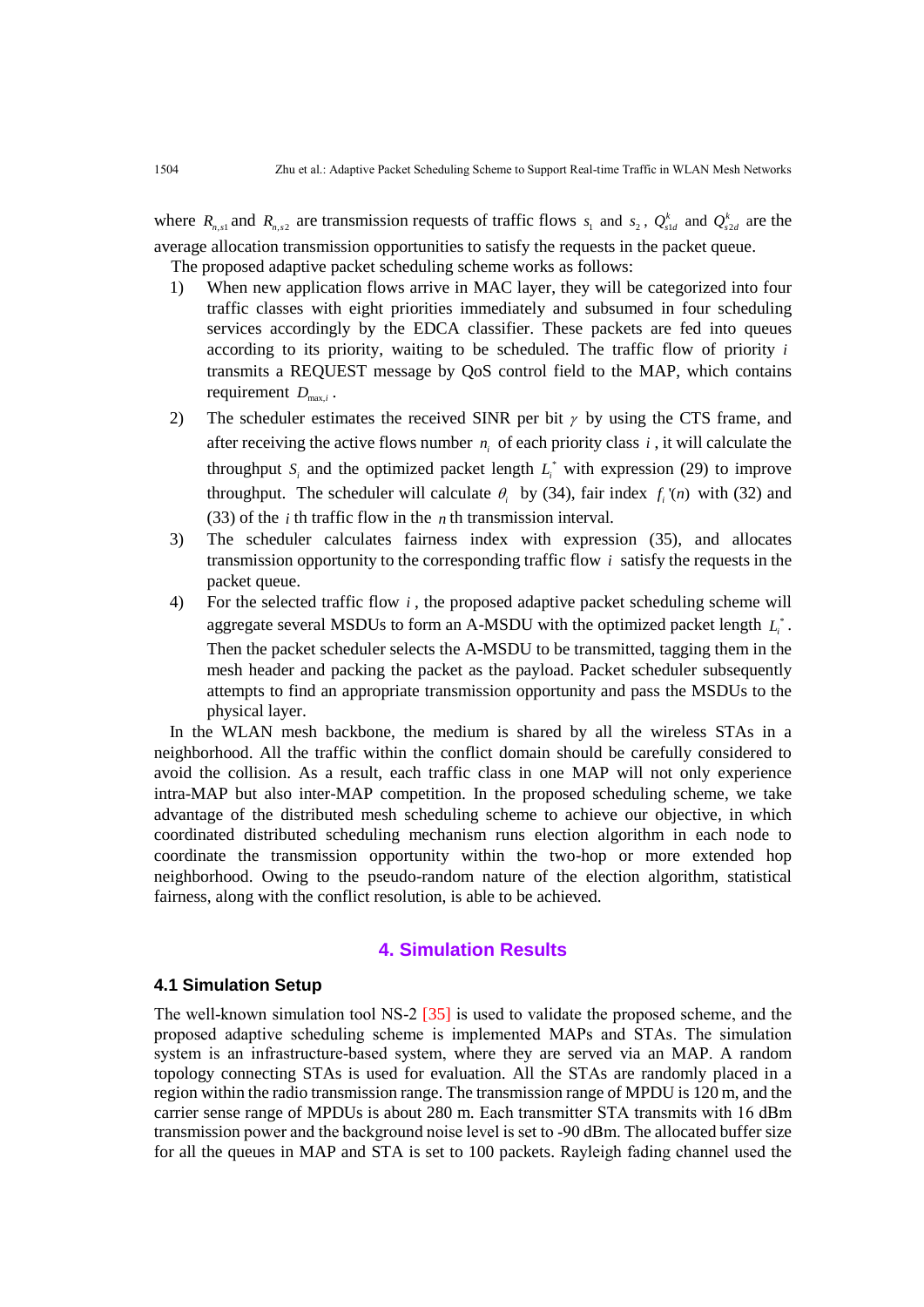well-known Jakes' method. The IEEE 802.11a PHY layer was selected for the simulations and the transmission rate is set to 54Mb/s. Smooth factor  $\alpha$  is 0.1. The simulation results are the average value of 100 runs. Simulation parameters are shown in **Table 1**.

| <b>Parameter</b>               | <b>Value</b>                            |  |  |  |  |
|--------------------------------|-----------------------------------------|--|--|--|--|
| DIFS (Data inter frame space)  | $60 \mu s$                              |  |  |  |  |
| SIFS (Short inter frame space) | $20 \mu s$                              |  |  |  |  |
| PIFS (point inter frame space) | $40 \mu s$                              |  |  |  |  |
| Slot time                      | $20 \mu s$                              |  |  |  |  |
| Propagation delay              | $1 \mu s$                               |  |  |  |  |
| Beacon internal                | 100ms                                   |  |  |  |  |
| Delay bound                    | 100 <sub>ms</sub>                       |  |  |  |  |
| Priority class                 | $6(VoIP)$ , $5(Video)$ , $0(Data)$      |  |  |  |  |
| Mean data rate                 | 64 kbps(VoIP), 375 kbps(Video)          |  |  |  |  |
| Maximum MSDU size              | 60 bytes(VoIP), 1000 bytes(Video, Data) |  |  |  |  |
| MAC header                     | 34Bytes                                 |  |  |  |  |
| Sub-frame header in A-MSDU     | 14 Bytes                                |  |  |  |  |
| <b>PHY</b> Rate                | 54Mbps                                  |  |  |  |  |
| ACK, CTS                       | 112 bits + MAC header                   |  |  |  |  |
| <b>RTS</b>                     | 160 bits + MAC header                   |  |  |  |  |

**Table 1**. Simulation parameters

In the simulations, data, video and voice-over-internet protocol (VoIP) traffic are used. Data traffic and video traffic are generated over a transmission control protocol (TCP) connection and a constant bit rate (CBR) 375kbps application over a user datagram protocol (UDP) connection, respectively. Also, VoIP traffic is taken into account to be generated by the on/off traffic model. During the on periods, packets are generated at a constant rate of 64 Kb/s, whereas no packets are generated during the off periods. Next, we compare the performance of our scheme with EDCA in terms of average values of throughput, packet loss rate and end-to-end delay.

## **4.2 Results**

In the first scenario, every STA has three different priority classes: bi-directional VoIP traffic, unidirectional upstream video traffic and unidirectional upstream burst data traffic. We investigate the effect of traffic load on the performance of these schemes. The average inter-arrival times are 10 ms, 3 ms and 15 ms, respectively. The simulation time is 100s. In this scenario, five STAs begin to transmit, and then the number of STAs increases from 5 to 30.

**Figs. 4**, **5** and **6** show the aggregate throughput, packet loss rate and end-to-end delay of different scheme with varying number of STA respectively. As the number of STAs increases from 5 to 25, the aggregate throughputs of two schemes increase. When the number of STAs exceeds 25, however, the throughputs of APS and EDCA decrease due to the high probability of transmission collision. It can be noted that from **Fig. 4**, the throughput is the same for the system with the EDCA and APS scheme when the number of STAs is 5. Because all traffic flows' requirements can be met. When new STAs join in the system to access the network, we can observe that the new traffic flows can obtain transmission without any difficulty, and the total throughput increase to 13.51 Mbps. With the STAs number increasing, the aggregate throughput of APS scheme increases to 19.73 Mbps, which indicates that each video stream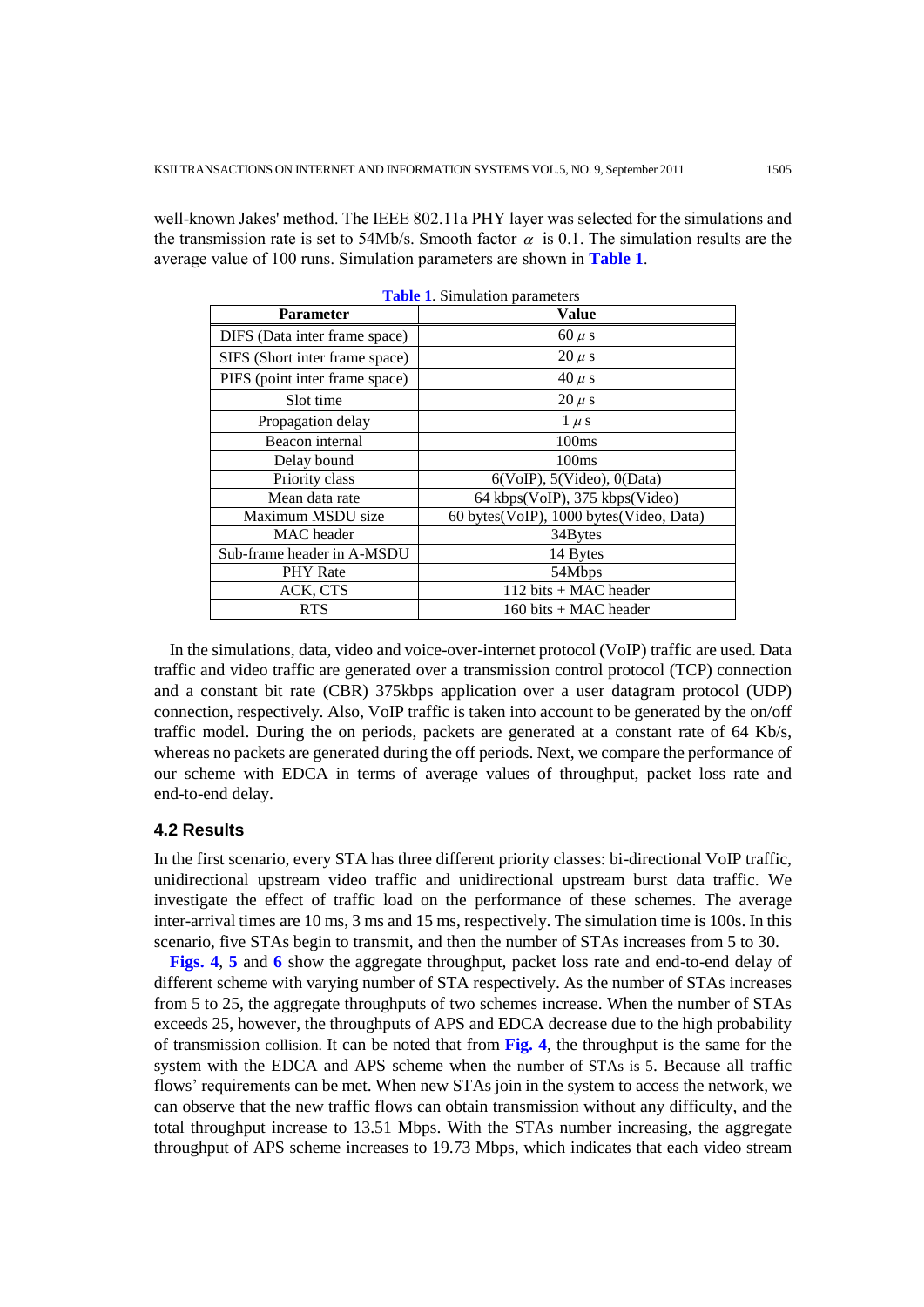only occupies about 341kbps, lower than its requirement. At the same time, the total throughput of the WLAN is spoiled, with obvious oscillation. When the number of STAs increases to 30, the throughput slightly decreases to 18.92 Mbps, which is higher than EDCA about 5.31Mbps. The reason is as follows: APS can aggregate several MSDUs to form an A-MSDU with the optimized packet length and well regardless of traffic load by providing inter-class and intra-class fairness scheduling for different priority real-time traffic to exercise a discipline to satisfy the diverse QoS requirements, which makes MAPs and STAs adjust their transmissions so that packets are not transmitted excessively. Thus, APS prevents the increase in the probability of collision, even though the number of STAs and traffic flows increase.



**Fig. 4**. Throughput of different scheme with varying number of STAs.



**Fig. 5**. Packet loss rate of different scheme with varying number of STAs.

Also, APS significantly reduces packet loss rate by aggregating scheduling scheme, as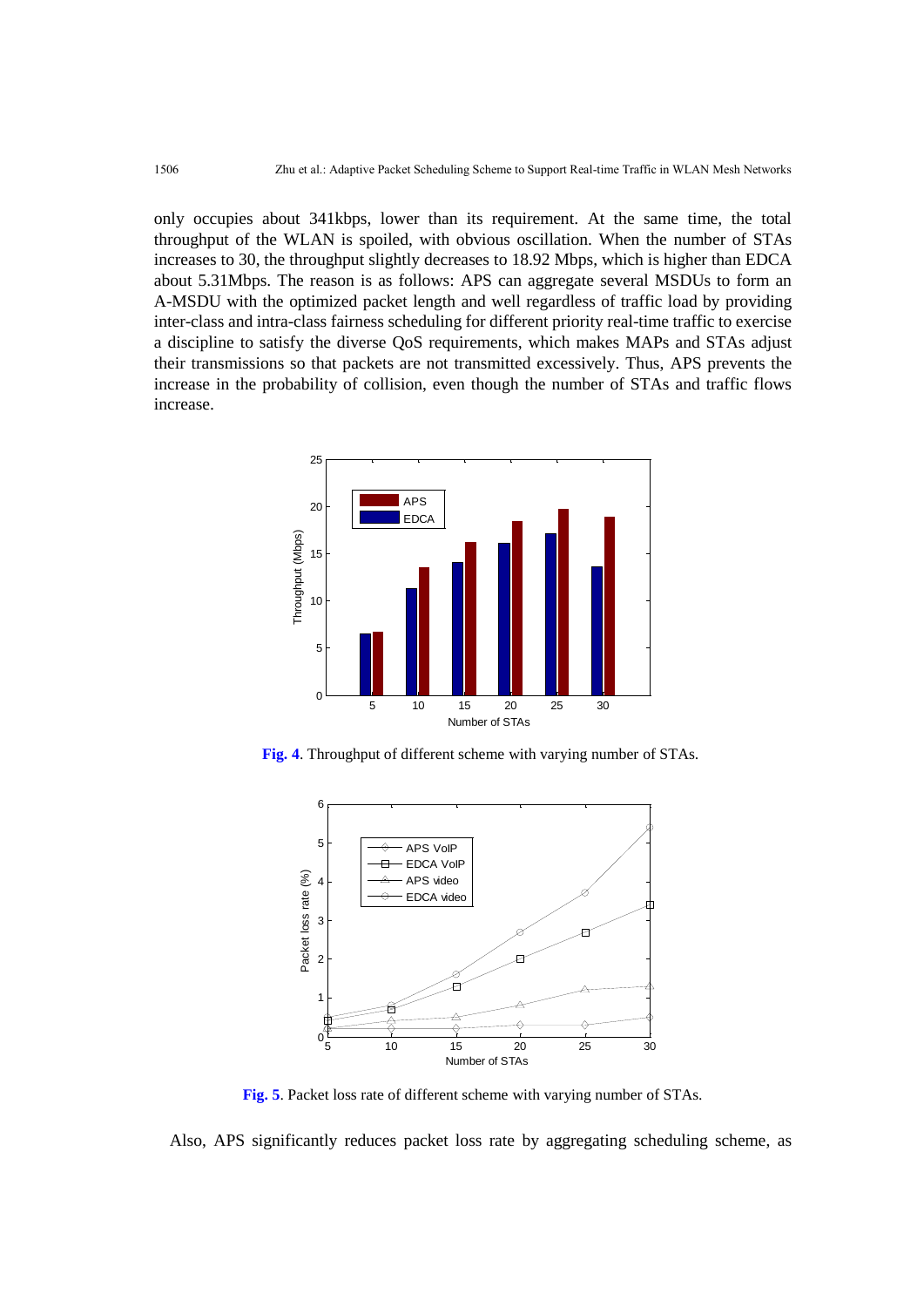shown in **Fig. 5**. In the case EDCA, packet loss rate of VoIP and video traffic increases greatly. When the number of STAs increases from 5 to 30, the packet loss rate of VoIP increases obviously from 0.4% to 3.4%, which is higher than those of APS 2.3% on average. The packet loss rate of video traffic increases to 5.4% when the number of STAs is 30, which is higher than that of APS 4.1%. Meanwhile, the packet loss rate of APS is almost independent of the traffic load, and its value is smaller than those of DCF and EDCA by more than 4 times in most cases.



**Fig. 6**. End-to-end delay of different scheme with varying number of STAs.

From **Fig. 6**, we can observe that the QoS of video traffic and VoIP traffic are improved in terms of less delay with the APS scheme, for the traffic scheduled by the APS to transmit in appropriate period experience less delay and less fluctuation. When the number of STAs is less than 15, the error of delay between EDCA and APS is low, because all flows requirements can be met and the delays of all traffic are very low. As the number of STAs increasing, new real-time streams launch the system, which makes the delay of VoIP traffic oscillates obviously and increases abruptly to 82ms for EDCA. As the number of STAs increasing, the delay of video traffic also obviously increases to142ms because its actual bandwidth is just 231kbps, less than its requirement 375kbps. On the other hand we observe that with the APS scheme, the maximum delays of video traffic and VoIP traffic are less than 65ms and 41ms, respectively, whereas for EDCA the maximum delays are higher than 80ms and 140ms, respectively.

These simulation results in **Figs. 4**, **5** and **6** confirm that the APS scheme significantly enhances QoS for real-time traffic by employing maximum tolerable packet delay. And it also can guarantee intra-class fairness scheduling with strict priority service for different priority real-time traffic to exercise a discipline to satisfy the diverse QoS requirements.

In the second scenario, we evaluate the performance of APS in terms of fairness among STAs, and the Jain's fairness index [36] is applied. We classify the STAs into three different groups depending on the traffic type the STA sends. The first group of STAs sends data traffic, the second send video traffic, and the third send/receive VoIP traffic. **Figs. 7** and **8** show the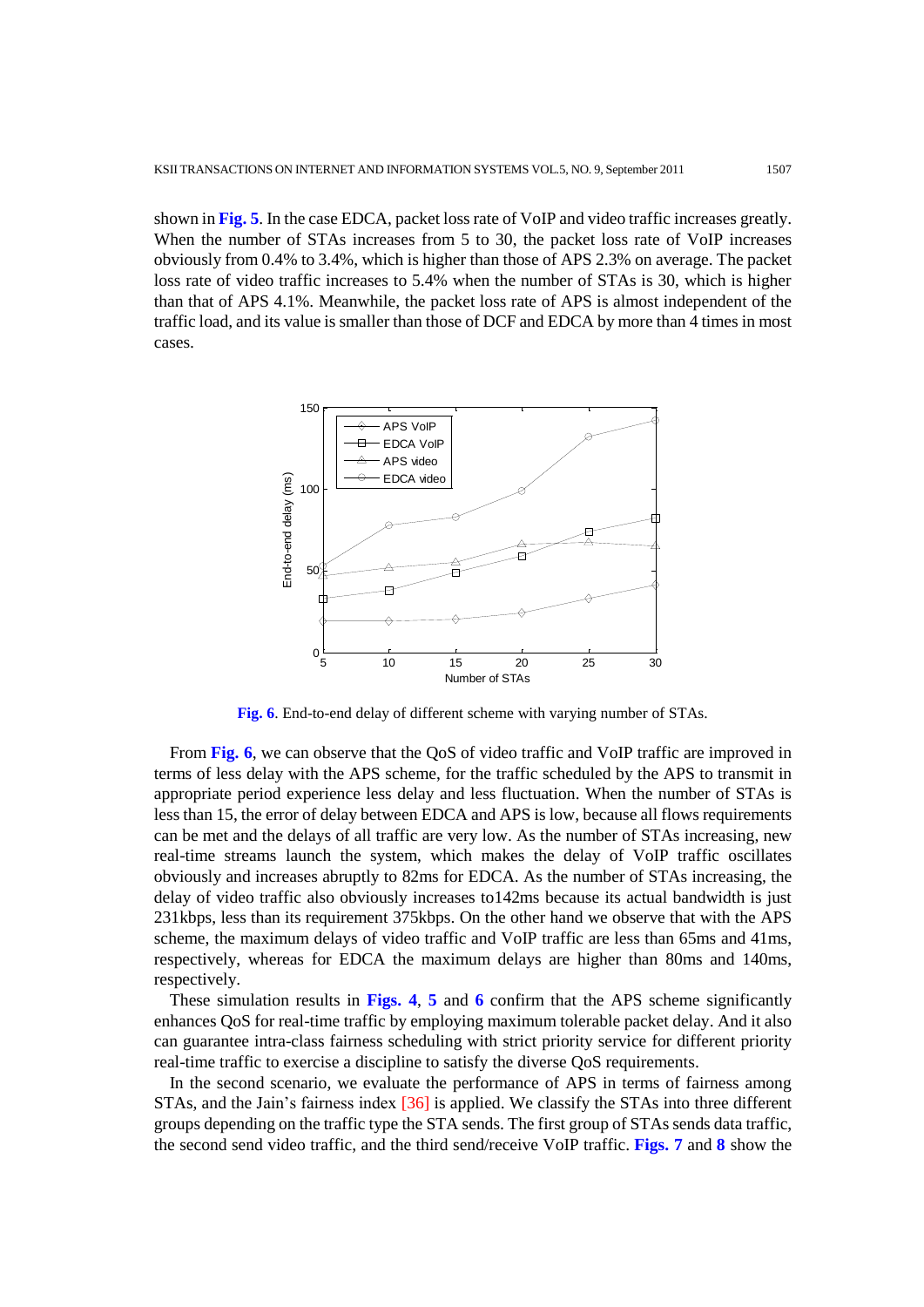aggregate throughput of each STA and fairness index of difference scheme with varying number of STA respectively.



**Fig. 7**. Throughput of each STA with different scheme.

In **Fig. 7**, we observe the throughput of selected 6 STAs in the three groups. And STA2 and STA5 belong to the first group and send data traffic, STA1 and STA4 belong to the second group and send video traffic, STA3 and STA6 are selected from the third group send/receive VoIP traffic. From **Fig. 7**, for EDCA, it is obvious that the throughputs of STA2 (0.32Mbps) and STA5 (0.27Mbps) are lower than those of STAs sending real-time traffic. The unfairness result is that the contention-based channel access mechanism of EDCA will give more channel access opportunity to higher priority traffic flows. Therefore, STA2 and STA5 have significantly lower throughput than the other STA. On the other hand, for the proposed APS, the unfairness problem can be significantly alleviated. And we can see that the throughputs of STA2 and STA5 increase to 0.51Mbps and 0.55Mbps respectively. It is because the APS scheme implemented in STA and MAP takes into account both inter-class and intra-class fairness. Moreover, APS also uses the proportion of the transmission request from each traffic flow to adjust the channel access time. Since STA2 and STA5 tend to occupy channels shorter than other STAs for their lower priorities, the service levels of packets sent by these STAs will be guaranteed by the fairness model in (35).

**Fig. 8** shows the fairness index for EDCA and APS with varying number of STAs. When the number of STAs increasing, the fairness index of EDCA decrease obviously from 0.84 to 0.61. The reason is that the high traffic load and probability of transmission collision, which will decrease the access time of STAs with lower priority. Hence, the fairness index of STAs will degrade obviously. It can be noted that from **Fig. 8**, the error of fairness index between EDCA and APS is just 0.1 when the number of STAs is 5. Because all traffic flows' requirements can be met. When new STAs join in the system to access the network, we can observe that the new traffic flows can obtain transmission without any difficulty. Hence the aggregate throughput of APS scheme increases, which indicates that the STAs with real-time traffic will occupy more bandwidth. At the same time, the throughput of STAs with lower priority is spoiled, which will degrade the fairness index. However, APS maintains significantly higher value of fairness index compared to EDCA with varying number of STAs. When the number of STAs increases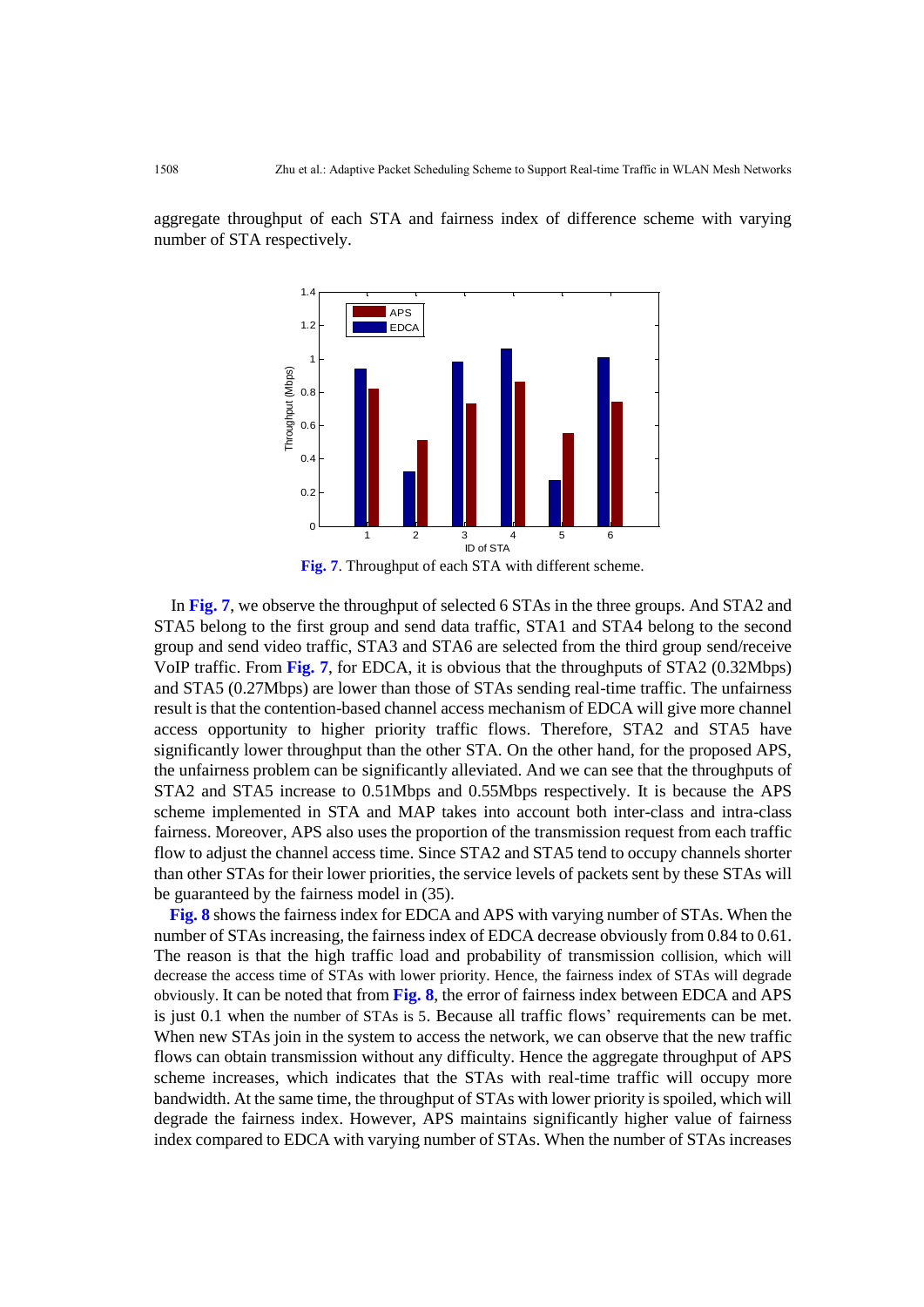to 30, the value of fairness index is 0.89, which is higher than that of EDCA about 0.27. The reason is that APS can provide inter-class and intra-class fairness scheduling for different priority traffic to exercise a discipline to satisfy the diverse QoS requirements, which makes MAPs and STAs adjust their transmissions so that packets are not transmitted excessively. Moreover, APS will aggregate several MSDUs to form an A-MSDU with the optimized packet length and well regardless of traffic load. Hence, it can decrease the probability of collision, even though the number of STAs and traffic flows increase.



**Fig. 8**. Fairness index of different scheme with varying number of STAs.

## **5. Conclusions**

In this paper, we have proposed an efficient adaptive packet scheduling (APS) scheme with inter-class and intra-class service differentiation and packet aggregation policy in WLAN mesh networks. The proposed scheme has been implemented and evaluated in NS2. Detailed simulation results and comparison with EDCA show that the proposed APS scheme is able to effectively provide inter-class and intra-class differentiate services and improve QoS for real-time traffic in terms of throughput, end-to-end delay, packet loss rate and fairness.

Future work includes taking the new features of IEEE 802.11n into account and the co-existence of IEEE 802.11s. The second one involves in extending the current scheduling framework to enhance the throughput and QoS by cross-layer design in testbed of multi-hop WLAN mesh network.

## **Acknowledgement**

The authors gratefully acknowledge the helpful comments and suggestions of the reviewers.

#### **References**

[1] G.R. Hiertz, D. Denteneer, S. Max, R. Taori, J. Cardona, L. Berlemann, B. Walke, "IEEE 802.11s: the WLAN mesh standard," *IEEE Wireless Communications*, vol. 17, no. 1, pp. 104-111, 2010. [Article \(CrossRef Link\)](http://dx.doi.org/10.1109/MWC.2010.5416357)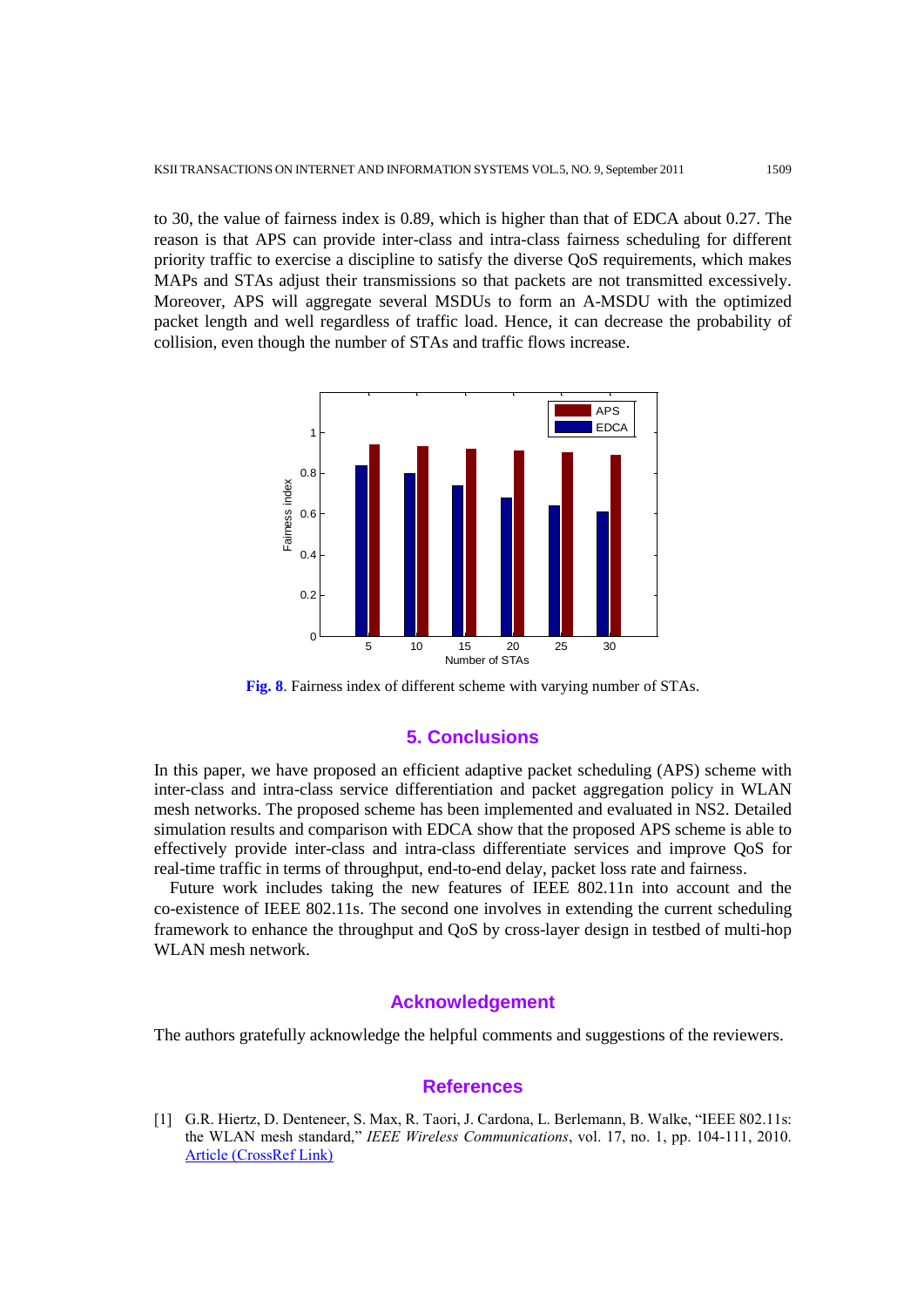- [2] S.M. Faccin, C. Wijting, J. Kneck, "Mesh WLAN Networks: Concept and System Design," *IEEE Wireless Communications*, vol. 13, no. 2, pp. 10-17, 2006. [Article \(CrossRef Link\)](http://dx.doi.org/10.1109/MWC.2006.1632476)
- [3] J. Camp, E. Knightly, "The IEEE 802.11s Extended Service Set Mesh Networking Standard," *IEEE Communications Magazine*, vol. 46, no. 8, pp. 120-126, 2008. [Article \(CrossRef Link\)](http://dx.doi.org/10.1109/MCOM.2008.4597114)
- [4] S. Avallone, I.F. Akyildiz, G. Ventre, "A Channel and Rate Assignment Algorithm and a Layer-2.5 Forwarding Paradigm for Multi-radio Wireless Mesh Networks," *IEEE/ACM Transactions on Networking*, vol. 17, no. 1, pp. 267-280, 2009. [Article \(CrossRef Link\)](http://dx.doi.org/10.1109/TNET.2008.918091)
- [5] L. Zhou, X. Wang, W. Tu, G. Mutean, B. Geller, "Distributed Scheduling Scheme for Video Streaming over Multi-Channel Multi-Radio Multi-Hop Wireless Networks," *IEEE Journal on Selected Areas in Communications*, vol. 28, no. 3, pp. 409-419, Apr. 2010. [Article \(CrossRef](http://dx.doi.org/10.1109/JSAC.2010.100412)  [Link\)](http://dx.doi.org/10.1109/JSAC.2010.100412)
- [6] L. Zhou, H.-C. Chao, "Multimedia Traffic Security Architecture for Internet of Things", *IEEE Network*, vol. 25, no. 3, pp. 35-40, May/June 2011. [Article \(CrossRef Link\)](http://dx.doi.org/10.1109/MNET.2011.5772059)
- [7] L. Zhou, Y. Zhang, K. Song, W. Jing, A.V. Vasilakos, "Distributed Media-Service Scheme for P2P-based Vehicular Networks," *IEEE Transactions on Vehicular Technology*, vol. 60, no. 2, pp. 692-703, February 2011. [Article \(CrossRef Link\)](http://dx.doi.org/10.1109/TVT.2010.2102782)
- [8] L. Zhou, H. Wang, S. Lian, Y. Zhang, A.V. Vasilakos, W. Jing, "Availability-Aware Multimedia Scheduling in Heterogeneous Wireless Networks," *IEEE Transactions on Vehicular Technology*, vol. 60, no. 3, pp. 1161-1170, March 2011. [Article \(CrossRef Link\)](http://dx.doi.org/10.1109/TVT.2011.2104420)
- [9] S. M. Elrakabawy, S. Frohn, C. Lindemann, "A Scalable Dual-radio Wireless Testbed for Emulating Mesh Networks," *Wireless Networks*, vol. 16, no. 8, pp. 2191-2207, 2010. [Article](http://dx.doi.org/10.1007/s11276-010-0253-3)  [\(CrossRef Link\)](http://dx.doi.org/10.1007/s11276-010-0253-3)
- [10] D. Wu, H. Luo, S. Ci, Song, H. Wang, A. Katsaggelos, "Quality-driven Optimization for Content-aware Real-time Video Streaming in Wireless Mesh Networks," in *Proc. of IEEE Global Telecommunications Conference*, pp. 1810-1814, 2008.
- [11] E. Rozner, J. Seshadri, Y. Mehta, L. Qiu, "SOAR: Simple Opportunistic Adaptive Routing Protocol for Wireless Mesh Networks," *IEEE Transactions on Mobile Computing*, vol. 8, no. 12, pp. 1622-1635, 2009. [Article \(CrossRef Link\)](http://dx.doi.org/10.1109/TMC.2009.82)
- [12] X. Wang, O.L. Azman, "IEEE 802.11s Wireless Mesh Networks: Framework and Challenges," *Ad Hoc Networks*, vol. 6, no. 6, pp. 970-984, 2008. [Article \(CrossRef Link\)](ttp://dx.doi.org/10.1016/j.adhoc.2007.09.003)
- [13] J. Yackoski, C.-H. Shen, "Managing End-to-End Delay for VoIP Calls in Multi-hop Wireless Mesh Networks," in *Proc. of IEEE INFOCOM*, 2010.
- [14] S. Kompella, S. Mao, Y.T. Hou, H.D. Sherali, "On Path Selection and Rate Allocation for Video in Wireless Mesh Networks," *IEEE/ACM Transactions on Networking*, vol. 17, no. 1, pp. 212-224, 2009. [Article \(CrossRef Link\)](http://dx.doi.org/10.1109/TNET.2008.925942)
- [15] M. Kas, I. Korpeoglu, E. Karasan, "Utilization-based Dynamic Scheduling Algorithm for Wireless Mesh Networks," *Eurasip Journal on Wireless Communications and Networking*, vol. 2010, 2010. [Article \(CrossRef Link\)](http://dx.doi.org/10.1109/WD.2010.5657736)
- [16] Y. Li, Y. Yang, L. Zhou, A. Wei, C. Cao, "QoS-aware Fair Packet Scheduling in IEEE 802.16 Wireless Mesh Networks," *International Journal of Communication Systems*, vol. 23, no. 6-7, pp. 901-917, 2010. [Article \(CrossRef Link\)](http://dx.doi.org/10.1109/WD.2010.5657736)
- [17] R. Bruno, M. Conti, M. Nurchis, "Opportunistic Packet Scheduling and Routing in Wireless Mesh Networks," in *Proc. of IFIP Wireless Days*, 2010. [Article \(CrossRef Link\)](http://dx.doi.org/10.1109/WD.2010.5657736)
- [18] Z. Kong, Y.-K. Kwok, J. Wang, "Game Theoretic Packet Scheduling to Combat Non-cooperativeness in Wireless Mesh Networks," in *Proc. of International Conference on Distributed Computing Systems Workshops*, pp. 162-167, 2008.
- [19] M.M. Alam, A. Hamid, M.A. Razzaque, C.S. Hong, "Fair Scheduling and Throughput Maximization for IEEE 802.16 Mesh Mode Broadband Wireless Access Networks," *IEICE Transactions on Communications*, vol. E93-B, no. 6, pp. 1459-1474, 2010.
- [20] IEEE P802.11n/D7.0, "Amendment: Medium Access Control (MAC) and Physical Layer (PHY) Specifications, Enhancement for Higher Throughput," *IEEE P802.11n/D7.0*, Jan. 2009.
- [21] IEEE Std 802.11e, "Specific Requirements Part 11: Wireless LAN Medium Access Control (MAC) and Physical Layer (PHY) Specifications Amendment 8: Medium Access Control (MAC)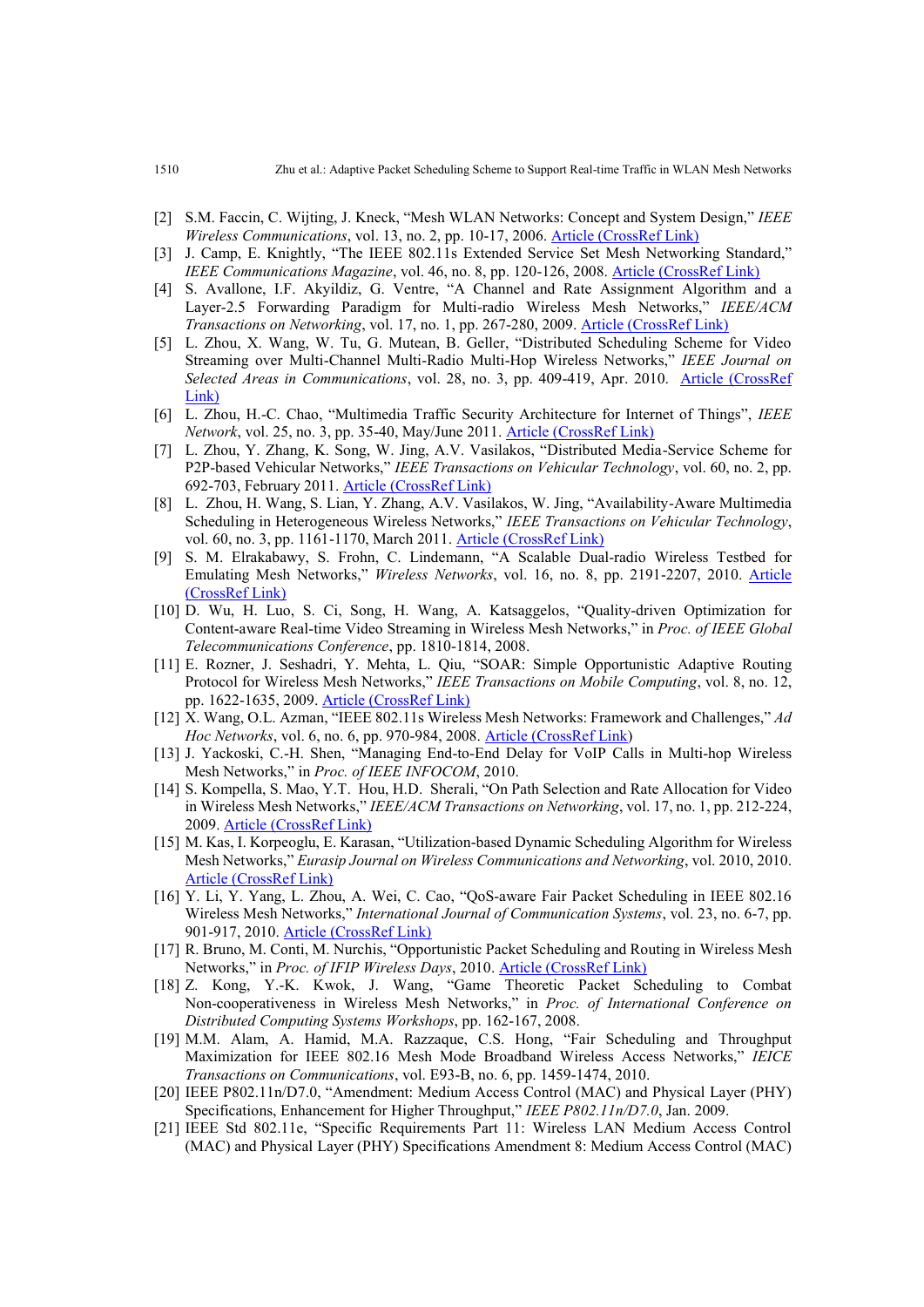Quality of Service Enhancements," *IEEE Std 802.11e*, Nov. 2005.

- [22] G. Bianchi, "Performance Analysis of the IEEE 802.11 Distributed Coordination Function," *IEEE Journal on Selected Areas in Communications*, vol.18, no. 3, pp. 535-547, 2000. [Article \(CrossRef](http://dx.doi.org/10.1109/49.840210)  [Link\)](http://dx.doi.org/10.1109/49.840210)
- [23] B.-G. Choi, J.Y. Lee, M.Y. Chung, "Adaptive Binary Negative-Exponential Backoff Algorithm Based on Contention Window Optimization in IEEE 802.11 WLAN," *KSII Transactions on Internet and Information Systems, vol.* 4, no. 5, pp. 896-909, 2010. [Article \(CrossRef Link\)](http://dx.doi.org/10.3837/tiis.2010.04.001)
- [24] Z.-N. Kong, D.H.K. Tsang, B. Bensaou, D. Gao, "Performance Analysis of IEEE 802.11e Contention-Based Channle Access," *IEEE Journal on Selected Areas in Communications*, vol. 22, no. 12, pp. 2095-2106, 2004. [Article \(CrossRef Link\)](http://dx.doi.org/10.1109/JSAC.2004.836019)
- [25] R. Zhu, Y. Yang, "Model-based Admission Control for IEEE 802.11e Enhanced Distributed Channel Access," *International Journal of Electronics and Communications*, vol. 61, no. 7, pp. 388-397, 2007. [Article \(CrossRef Link\)](http://dx.doi.org/10.1016/j.aeue.2006.07.007)
- [26] R. Zhu, J. Wang, M. Ma, "Intelligent MAC Model for Traffic Scheduling in IEEE 802.11e Wireless LANs," *Applied Mathematics and Computation*, vol. 205, no. 1, pp. 109-122, 2008. [Article \(CrossRef Link\)](http://dx.doi.org/10.1016/j.amc.2008.05.052)
- [27] F. Jin, A. Arora, J. Hwang, H.-A. Choi, "Routing and Packet Scheduling in WiMAX Mesh Networks," in *Proc. of the 4th International Conference on Broadband Communications, Networks, Systems, BroadNets*, pp. 574-582, 2007.
- [28] P.-R. Sheu, C.-F. Hu, C.-C. Liou, F.-C. Chuang, Y.-C. Chen, "An Efficient and Interference-aware Centralized Routing Tree Algorithm for the Routing and Packet Scheduling Problem in IEEE 802.16 Mesh Networks," in *Proc. of WRI International Conference on Communications and Mobile Computing*, pp. 496-503, 2010. [Article \(CrossRef Link\)](http://dx.doi.org/10.1109/CMC.2010.340)
- [29] V.S. Naeini, N. Movahhedinia, "Fair Packet Scheduling for Integrated WLAN and TDMA Wireless Mesh Networks," *International Review on Computers and Software*, vol. 6, no. 1, pp. 126-133, 2011.
- [30] Y. Zhang, S. Qin, Z. He, "Fine-Granularity Transmission Distortion Modeling for Video Packet Scheduling over Mesh Networks," *IEEE Transactions on Multimedia*, vol. 12, no. 1, pp. 1-12, 2010. [Article \(CrossRef Link\)](http://dx.doi.org/10.1109/TMM.2009.2036290)
- [31] Q. Xia, X. Jin, H. Mounir, "Cross Layer Design for the IEEE 802.11 WLANs: Joint Rate Control and Packet Scheduling," *IEEE Transactions on Wireless Communications*, vol. 6, no. 7, pp. 2732-2740, 2007. [Article \(CrossRef Link\)](http://dx.doi.org/10.1109/TWC.2007.06019)
- [32] S.W. Kim, "Opportunistic Packet Scheduling over IEEE 802.11 WLAN," *Lecture Notes in Computer Science*, vol. 4159, pp. 399-408, 2006. [Article \(CrossRef Link\)](http://dx.doi.org/10.1007/11833529_41)
- [33] H. Kim, S. Yun, H. Lee, "Boosting VoIP Capacity of Wireless Mesh Networks Through Lazy Frame Aggregation," *IEICE Transactions on Communications*, vol. E90-B, no. 5, pp. 1283-1285, 2007.
- [34] R. Riggio, F. De Pellegrini, N. Scalabrino, P. Li, Y. Fang, I. Chlamtac, "Performance of a Novel Adaptive Traffic Aggregation Scheme for Wireless Mesh Networks," in *Proc. of IEEE Military Communications Conference*, 2007. [Article \(CrossRef Link\)](http://dx.doi.org/10.1109/MILCOM.2007.4454990)
- [35] NS2, Network Simulator. <http://www-mash.cs.berkeley.edu/ns>.
- [36] D.-M. Chiu, R. Jain, "Analysis of the Increase and Decrease Algorithms for Congestion Avoidance in Computer Networks," *Computer Networks and ISDN Systems*, vol. 17, no. 1, pp. 1-14, June 1989. [Article \(CrossRef Link\)](http://dx.doi.org/10.1016/0169-7552(89)90019-6)